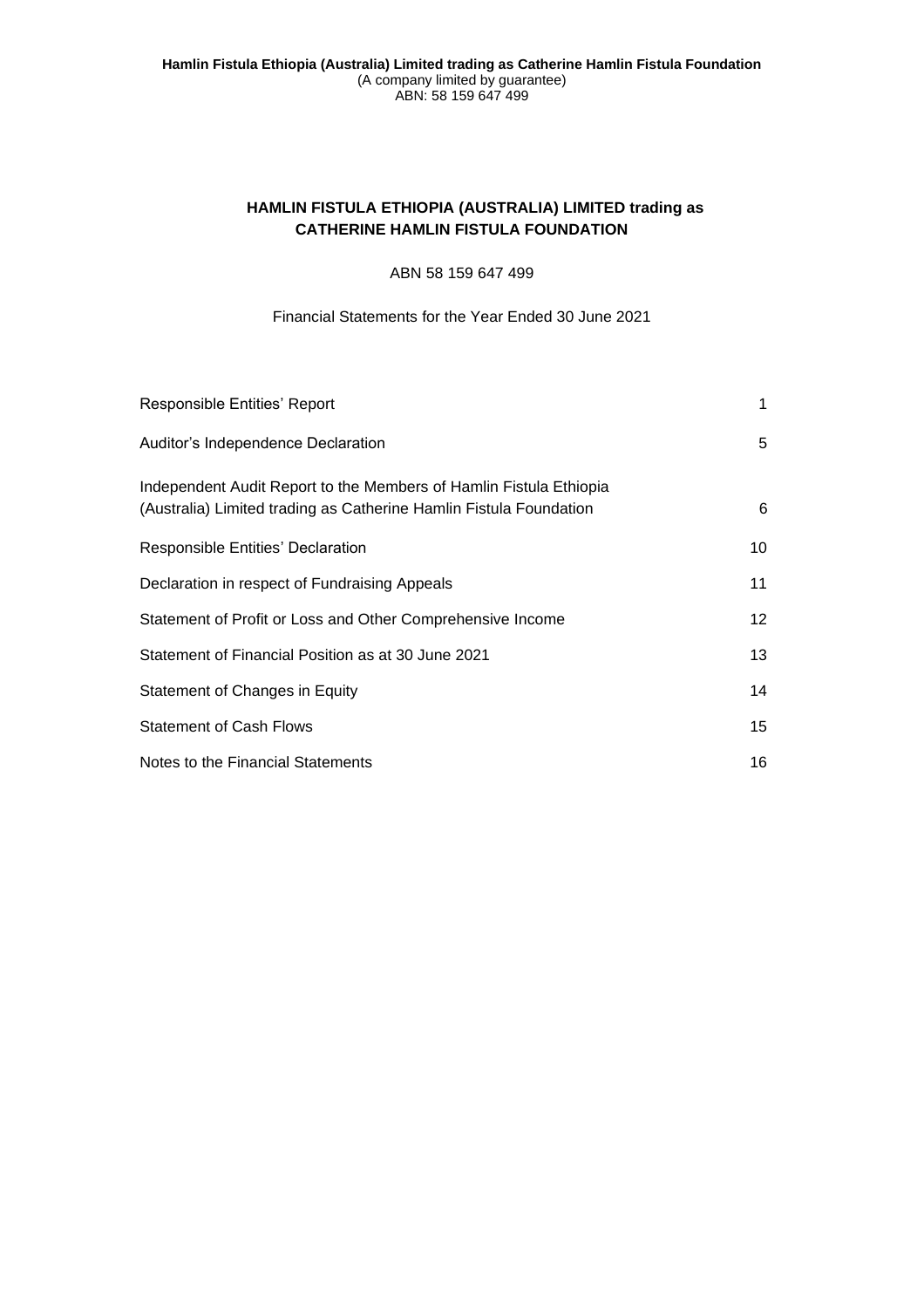#### **Hamlin Fistula Ethiopia (Australia) Limited trading as Catherine Hamlin Fistula Foundation**

(A company limited by guarantee)

ABN: 58 159 647 499

#### **Responsible Entities' Report**

Your Responsible Entities present this report on Hamlin Fistula Ethiopia (Australia) Limited, trading as Catherine Hamlin Fistula Foundation, for the financial year ended 30 June 2021. This is the company's eighth annual report.

#### **Meeting of Responsible Entities**

During the financial year, eleven meetings of Responsible Entities were held. Attendances by each Responsible Entity were as follows:

|                       | <b>Responsible Entities' Meetings</b> |               |  |
|-----------------------|---------------------------------------|---------------|--|
|                       | Number eligible                       | <b>Number</b> |  |
| <b>Director</b>       | to attend                             | attended      |  |
| Julie White           |                                       | 8             |  |
| Philippa Ellis        |                                       | 9             |  |
| Fergus Hanson         | 9                                     | 6             |  |
| David Winterbottom    | 9                                     | 9             |  |
| Alison Morgan         | 9                                     | 9             |  |
| David Knox            | 9                                     | 8             |  |
| <b>Malcolm Hewitt</b> | 9                                     |               |  |
| Sarah Ames            | 9                                     |               |  |

#### **Information on Patron**

*Elinor Catherine Hamlin AC*

AC, MBBS, FRCS, FRANZCOG, FRCOG

Australian obstetrician-gynaecologist Dr Catherine Hamlin was a pioneer in the treatment of obstetric fistula injuries. Catherine arrived in Ethiopia in 1959, co-founded Hamlin Fistula Ethiopia's Addis Ababa Fistula Hospital and went on to establish five more Hamlin fistula hospitals across Ethiopia, the Hamlin College of Midwives and Desta Mender – Hamlin's rehabilitation and reintegration centre for long-term patients with more complex injuries. Catherine's work continued uninterrupted for more than half a century, with more than 60,000 patients treated. Catherine's work was supported by thousands of Australian donors for which she was always grateful.

In March 2020, Catherine passed away at her home on the grounds of Hamlin Fistula Ethiopia's Addis Ababa Fistula Hospital. Ethiopian professionals – many trained by Catherine – have for some time been appointed to all major roles at Hamlin Fistula Ethiopia to ensure continuity well into the future. In Australia, the Catherine Hamlin Fistula Foundation will continue fundraising and supporting them to ensure Catherine's life's work to restore the dignity and health of women suffering a fistula injury will continue until fistula has been eradicated from Ethiopia.

#### **Responsible Entities details**

The following persons were Responsible Entities of Hamlin Fistula Ethiopia (Australia) Limited trading as Catherine Hamlin Fistula Foundation during or since the end of the financial year.

# *Julie White*

## **BA**

Appointment Date: 21/10/2015

Julie White has more than thirty years experience in the not for profit and corporate sectors. She currently holds a number of non-Executive Director roles and also consults to business and not for profits on social investment, strategy, governance and sustainability. Role: Director & Chair (non-executive)

*Philippa Ellis*  BSc, BComm Appointment Date: 21/3/2014

Philippa is an accomplished corporate executive with over 30 years' experience in the financial services sector. She has a deep understanding of business strategy and operations with particular expertise in corporate governance, corporate communications, investor relations and strategic marketing.

Role: Director & Honorary Treasurer (non-executive)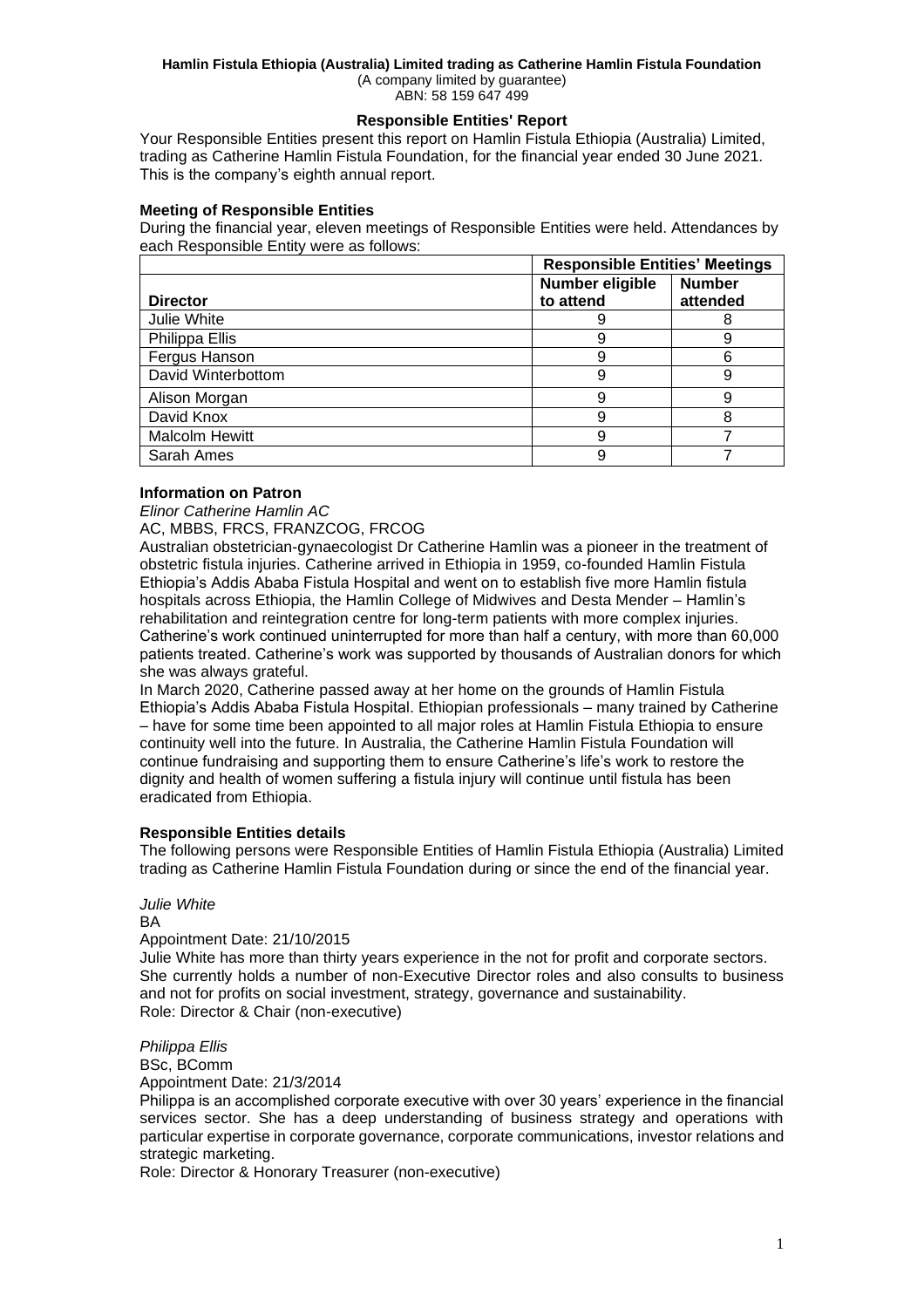(A company limited by guarantee)

ABN: 58 159 647 499

#### **Responsible Entities' Report (cont'd)**

#### **Responsible Entities details (cont'd)**

*Fergus Hanson* BA, MIL

Appointment Date: 14/5/2014

Fergus is the head of the International Cyber Policy Centre at the Australian Strategic Policy Institute. He has worked as a consultant to the United Nations International Labor Organisation, an Executive Vice President of the Global Fund to End Slavery and as a non-resident fellow at the Brookings Institution. Previously he was a Director at the Lowy Institute and a diplomat. He is a Fulbright Professional Scholarship recipient.

Role: Director (non-executive), Member of Audit, Finance & Risk Committee

#### *David Winterbottom Chartered Accountant Appointment Date: 6/2/2017*

David is a chartered accountant with over 30 years' experience as one of Australia's leading restructuring experts and led KordaMentha's Sydney office for 13 years between 2004 to 2017. Prior to that David was a Partner of worldwide accounting/advisory firms EY and Arthur Andersen. David is currently the Chief Financial Officer of Australia's largest charitable organisation, the Paul Ramsay Foundation. His focus at Hamlin, amongst normal director duties, is to ensure Hamlin's financial, business and risk practices are of a high standard*.* Role: Director & Deputy Chair (non-executive), Chair of Audit, Finance & Risk Committee.

#### *Alison Morgan*

Doctor, MBBS, PhD Appointment Date: 24/7/2017

Alison has over 30 years' experience in global health research and practice with a focus on maternal and newborn health and is currently a Senior Health Specialist at the World Bank Global Financing Facility. Prior to that she headed the Maternal, Sexual and Reproductive Health Unit at the Nossal Institute for Global Health, University of Melbourne. Alison has a PhD in health systems planning for maternal and newborn care. She has undertaken consultancies for WHO, UNICEF, DFAT (AusAID), and many international nongovernment

organisations and private foundations and was a founding co-chair of the WHO advisory group Mother and Newborn Information for Tracking Outcomes and Results (MoNITOR). Alison is Dr Catherine Hamlin's niece. She first visited the Addis Ababa Fistula Hospital as a medical student in 1982, and her career has been significantly influenced by the example of her aunt. Role: Director (non-executive)

#### *David Knox*

MB BS MRCOG FRANZCOG

Appointment Date: 10/12/18

David recently retired as a specialist obstetrician and gynaecologist after 35 years in practice in Orange NSW. As a nephew of Reg and Catherine Hamlin, he has had a longstanding interest in maternal health in Ethiopia since his elective term there as a student in 1973. He has made many visits to the fistula hospital since and has been a volunteer obstetrician in the Amhara region of Ethiopia since 2010 making visits from 1 to 2 months each year. He has also been a volunteer gynaecologic surgeon in the Solomon Islands. David has also served as a director of Hamlin Fistula Australia since 2012, and continues in that role.

Role: Director (non-executive)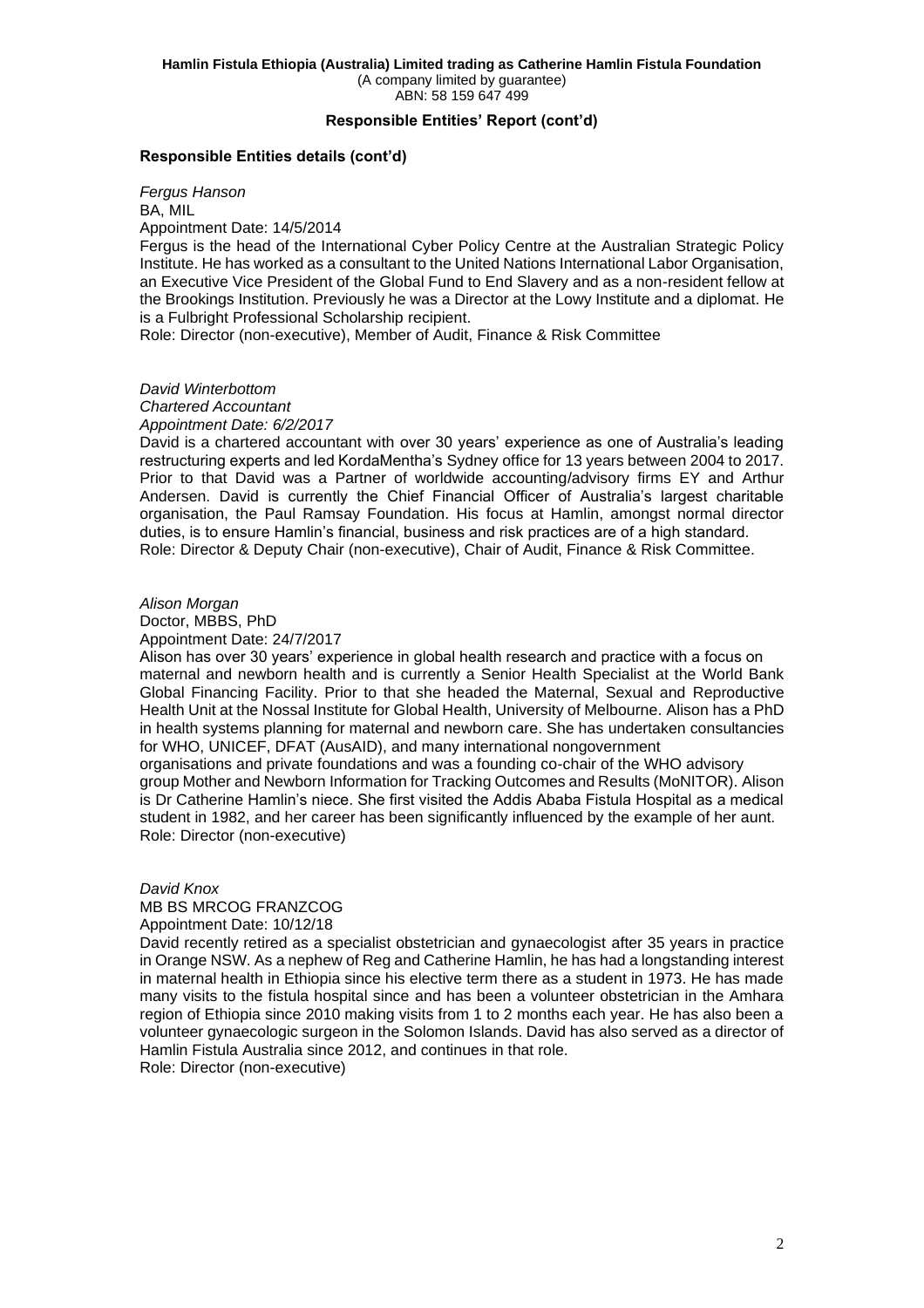(A company limited by guarantee)

#### ABN: 58 159 647 499

#### **Responsible Entities' Report (cont'd)**

#### **Responsible Entities details (cont'd)**

*Malcolm Hewitt* OBE MA(Oxon) Appointment Date: 10/12/18

Malcolm has a long association with Hamlin Fistula Ethiopia. He is the current President of Hamlin Fistula UK Trust and has been a member for 16 years and was Chairman from 2011 to 2019. In his professional life he was the Head teacher of a large Secondary School in West Midlands becoming National President of the UK Secondary Heads Association in 1993 and he served as Chairman of the Board of Visitors at an Ope Prison for young offenders. He was awarded the OBE in 2000 for services to education. Role: Director (non-executive)

*Sarah Ames*

Lawyer, J.D. MA Appointment Date: 25/3/20

Sarah has been an active supporter in the U.S. since 2015 and has visited the Hamlin Fistula Hospital several times in the last few years. She was born and raised in Heidelberg, Germany and after going to law school in Hamburg, Germany and Tuscaloosa, Alabama, Sarah made her home in Chicago, Illinois. She is a partner at Quarles & Brady LLP, a national law firm in the U.S., and represents subsidiaries of foreign companies from Europe and New Zealand with regard to corporate, commercial employment and immigration matters. Sarah is an avid traveller who has been to the geographic North Pole twice to participate in marathons and who according to available records, was the first woman to run a marathon on each continent 3, 4 and 5 times. For her fifth time running around the globe, Sarah participated in an event that had her running 7 marathons on 7 continents in 7 days and raised donations for the Hamlin Fistula Hospital along the way.

Role: Director (non-executive)

#### **Company Secretary**

Alex Roberts is a Chartered Accountant and the Chief Financial & Operations Officer. Alex has held senior positions with a number of professional firms and has a degree in commerce. Alex has been Company Secretary of Hamlin Fistula Ethiopia (Australia) Limited trading as Catherine Hamlin Fistula Foundation since 2013.

#### **Principal Activities**

The company is dedicated to the eradication of obstetric fistula through provision of long term financial support for Hamlin Fistula Ethiopia and fistula prevention and treatment programs elsewhere in the world in partnership with Hamlin Fistula Ethiopia.

## **Short-term and Long-term Objectives**

#### **The company's short-term objectives FY2021 were to:**

- Raise funds for the work of Hamlin Fistula Ethiopia.
- Increase awareness in Australia about the work of Hamlin Fistula Ethiopia.
- Raise funds to for final contribution to the building of the Terrewode Women's Community Hospital replicating the Hamlin model of care in Uganda, per partnership support agreement 2018-2020.

#### **The company's long-term objectives are to:**

- Provide significant financial support for the ongoing work of Hamlin Fistula Ethiopia's Addis Ababa Fistula Hospital, it's five regional centres, the Hamlin College of Midwives and Hamlin's Desta Mender rehabilitation and reintegration centre.
- Report on Hamlin Fistula Ethiopia's continued social impact on women in Ethiopia.
- Support broader adoption of the Hamlin model of care and ensure Drs Catherine and Reg Hamlin's legacy and the Hamlin model of care is protected into the future.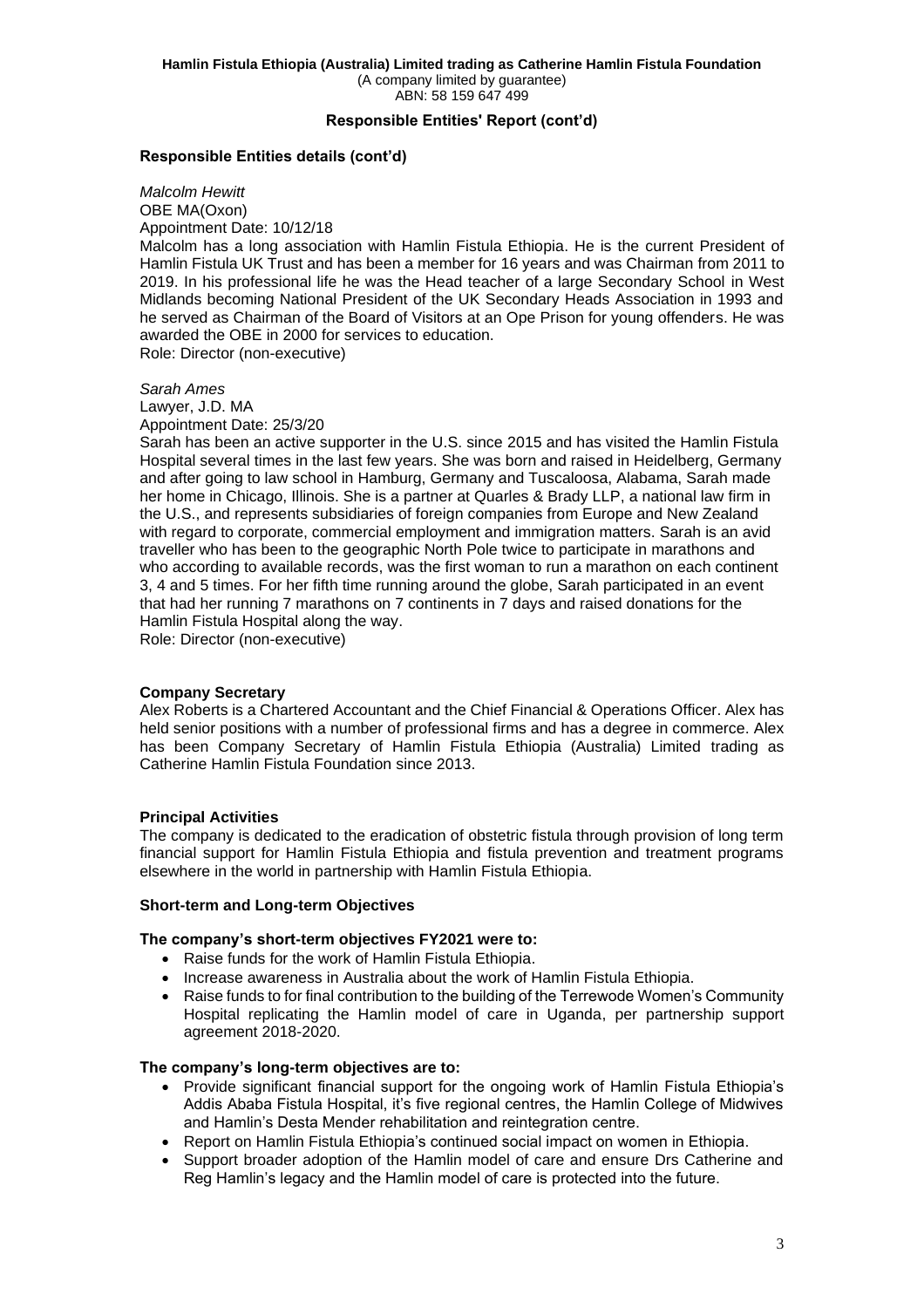## **Responsible Entities' Report (cont'd)**

#### **Strategies for achieving the objectives**

- Fundraising from individuals and institutions.
- Commercial retail sales program of fair-trade products from Africa which generate income and raise awareness.
- Communications and awareness raising about the work of Hamlin Fistula Ethiopia and Dr Catherine Hamlin.
- Best practice donor relationship management, record keeping and supporter privacy.
- Exemplary governance, transparent acquittal of donations and cost management.

#### **COVID 19 Impacts & Events After Balance Date**

The Coronavirus (COVID-19), which was declared a pandemic by the World Health Organisation on 11 March 2020, has had a significant impact on the global and Australian economy. The Company responded quickly to the crisis and new Government restrictions by implementing working from home procedures which continued throughout FY2021 with little impact on operations.

CHFF expects that COVID-19 may impact fundraising revenue in FY22.

Except for COVID-19 there has been no matter or circumstance, which has arisen since 30 June 2021 which has significantly affected or which may significantly affect the operations, in financial years subsequent to 30 June 2021, the results of those operations or the state of affairs, in financial years subsequent to 30 June 2021.

#### **Members Guarantee**

The company is limited by guarantee. If the company is wound up, the Constitution states that each member is required to contribute a maximum of \$20 towards meeting any outstanding obligations of the company. At 30 June 2021, there were 14 members.

#### **Auditor Independence Declaration**

A copy of the Auditors Independence Declaration for the year ended 30 June 2021 is included in page 5 of this financial report.

Signed in accordance with a resolution of responsible entities made pursuant to s. 60-40 of the *Australian Charities and Not-For-Profit Commission Act 2012*.

Julie White David Winterbottom

Sydney, 28 October 2021

DZ Inkshot

Responsible Entity **Responsible Entity**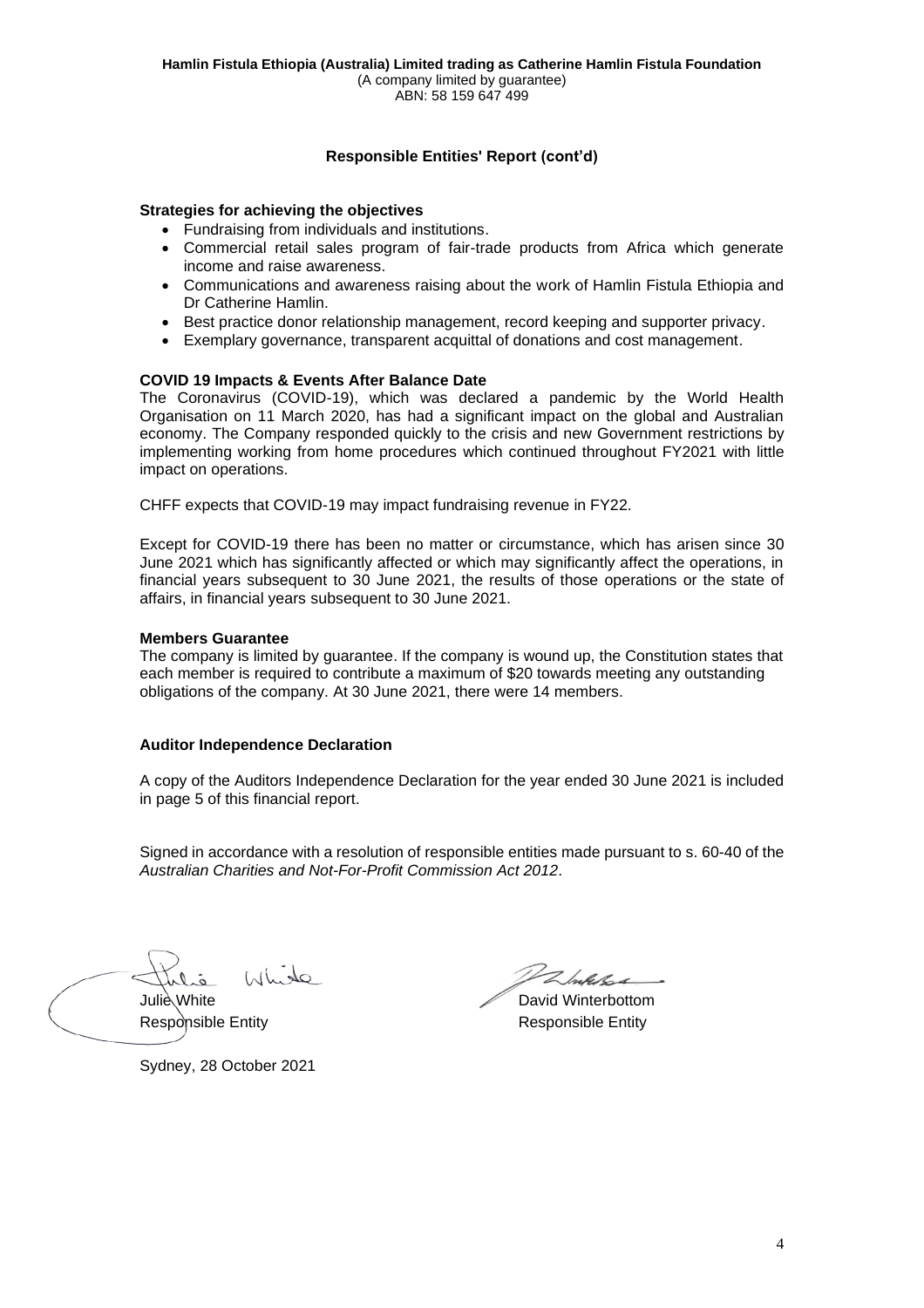

Level 16, Tower 2 Darling Park 201 Sussex Street Sydney NSW 2000

Postal Address GPO Box 1615 Sydney NSW 2001

*p.* +61 2 9221 2099 *e.* sydneypartners@pitcher.com.au

## **AUDITOR'S INDEPENDENCE DECLARATION TO THE RESPONSIBLE ENTITIES' OF HAMLIN FISTULA ETHIOPIA (AUSTRALIA) LIMITED TRADING AS CATHERINE HAMLIN FISTULA FOUNDATION ABN: 58 159 647 499**

I declare that to the best of my knowledge and belief, during the year ended 30 June 2021 there have been no contraventions of:

- i. the auditor's independence requirements as set out in the *Australian Charities and Notfor-profits Commission Act 2012* in relation to the audit; and
- ii. any applicable code of professional conduct in relation to the audit.

Melina Alexander

M A ALEXANDER Partner

PITCHER PARTNERS Sydney

28 October 2021

**Adelaide Brisbane Melbourne Newcastle Perth Sydney** 

5



**Pitcher Partners is an association of independent firms.**  An independent New South Wales Partnership. ABN 17 795 780 962. Liability limited by a scheme approved under Professional Standards Legislation. Pitcher Partners is a member of the global network of Baker Tilly International Limited, the members of which **pitcher.com.au profit and the members** of which **pitcher.com.au** are separate and indepe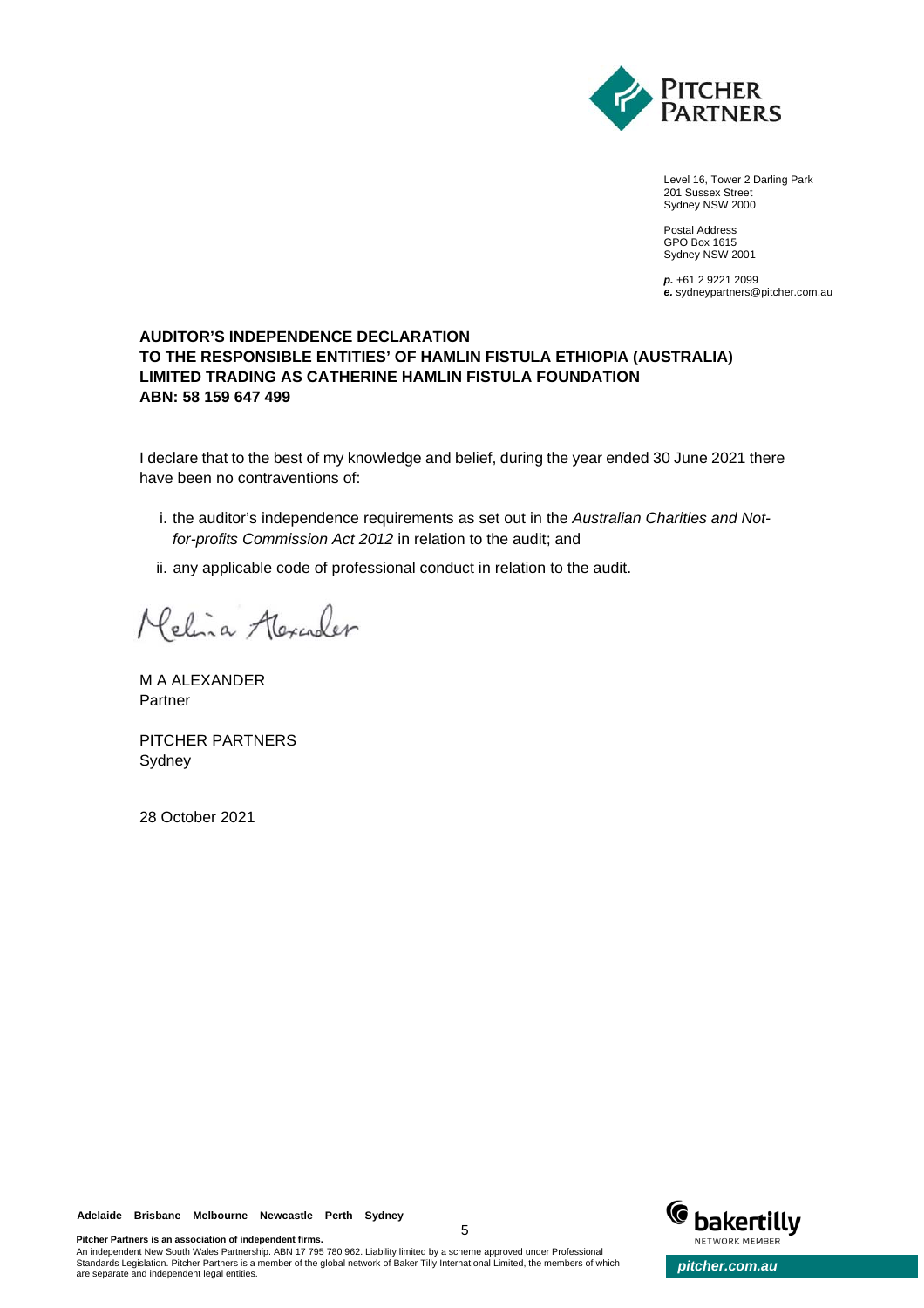

Level 16, Tower 2 Darling Park 201 Sussex Street Sydney NSW 2000

Postal Address GPO Box 1615 Sydney NSW 2001

*p.* +61 2 9221 2099 *e.* sydneypartners@pitcher.com.au

## **INDEPENDENT AUDITOR'S REPORT TO THE MEMBERS OF HAMLIN FISTULA ETHIOPIA (AUSTRALIA) LIMITED TRADING AS CATHERINE HAMLIN FISTULA FOUNDATION ABN: 58 159 647 499**

#### **Report on the Financial Report**

#### **Opinion**

We have audited the financial report of Hamlin Fistula Ethiopia (Australia) Limited trading as Catherine Hamlin Fistula Foundation ('the Company'), which comprises the statement of financial position as at 30 June 2021, the statement of profit or loss and other comprehensive income, statement of changes in equity and statement of cash flows for the year then ended, notes to the financial statements, including a summary of significant accounting policies and other explanatory information, and the responsible entities' declaration.

In our opinion, the financial report of the Company is in accordance with Division 60 of the *Australian Charities and Not-for-profits Commission Act 2012*, including:

- a) giving a true and fair view of the Company's financial position as at 30 June 2021 and of its performance for the year ended on that date; and
- b) complying with Australian Accounting Standards Reduced Disclosure Requirements and Division 60 of the *Australian Charities and Not-for-profits Commission Regulation 2013.*

#### **Basis for Opinion**

We conducted our audit in accordance with Australian Auditing Standards. Our responsibilities under those standards are further described in the Auditor's Responsibilities for the Audit of the Financial Report section of our report. We are independent of the Company in accordance with the auditor independence requirements of the *Australian Charities and Not-for-profits Commission Act 2012* and the ethical requirements of the Accounting Professional and Ethical Standards Board's APES 110 *Code of Ethics for Professional Accountants (Including Independence Standards)* (the Code) that are relevant to our audit of the financial report in Australia. We have also fulfilled our other ethical responsibilities in accordance with the Code.

We believe that the audit evidence we have obtained is sufficient and appropriate to provide a basis for our opinion.

#### **Other Information**

The responsible entities' are responsible for the other information. The other information comprises the information included in the Responsible Entities' Report for the year ended 30 June 2021, but does not include the financial report and our auditor's report thereon.



**Pitcher Partners is an association of independent firms.**  An independent New South Wales Partnership. ABN 17 795 780 962. Liability limited by a scheme approved under Professional Standards Legislation. Pitcher Partners is a member of the global network of Baker Tilly International Limited, the members of which **pitcher.com.au profit and the members** of which **pitcher.com.au** are separate and indepe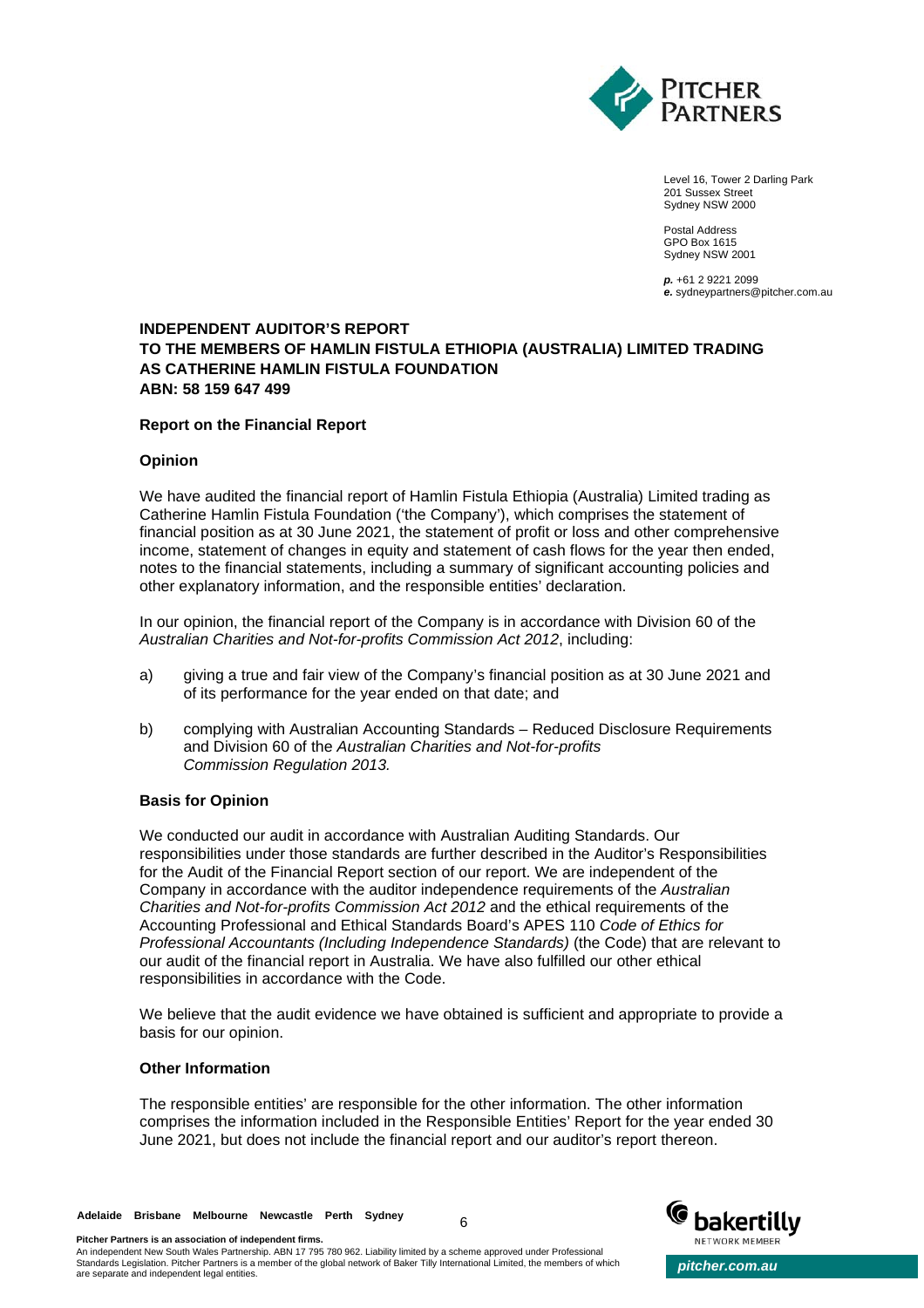

## **INDEPENDENT AUDITOR'S REPORT TO THE MEMBERS OF HAMLIN FISTULA ETHIOPIA (AUSTRALIA) LIMITED TRADING AS CATHERINE HAMLIN FISTULA FOUNDATION ABN: 58 159 647 499**

Our opinion on the financial report does not cover the other information and accordingly we do not express any form of assurance conclusion thereon.

In connection with our audit of the financial report, our responsibility is to read the other information and, in doing so, consider whether the other information is materially consistent with the financial report or our knowledge obtained in the audit or otherwise appears to be materially misstated.

If, based on the work we have performed, we conclude that there is a material misstatement of this other information, we are required to report that fact. We have nothing to report in this regard.

#### **Responsibilities of the Responsible Entities' for the Financial Report**

The responsible entities' of the Company are responsible for the preparation of the financial report that gives a true and fair view in accordance with Australian Accounting Standards – Reduced Disclosure Requirements and the *Australian Charities and Not-for-profits Commission Act 2012* and for such internal control as the responsible entities' determine is necessary to enable the preparation of the financial report that gives a true and fair view and is free from material misstatement, whether due to fraud or error.

In preparing the financial report, the responsible entities' are responsible for assessing the ability of the Company to continue as a going concern, disclosing, as applicable, matters related to going concern and using the going concern basis of accounting unless the responsible entities' either intend to liquidate the Company or to cease operations, or has no realistic alternative but to do so.

Those charged with governance are responsible for overseeing the Company's financial reporting process.

#### **Auditor's Responsibilities for the Audit of the Financial Report**

Our objectives are to obtain reasonable assurance about whether the financial report as a whole is free from material misstatement, whether due to fraud or error, and to issue an auditor's report that includes our opinion. Reasonable assurance is a high level of assurance, but is not a guarantee that an audit conducted in accordance with the Australian Auditing Standards will always detect a material misstatement when it exists. Misstatements can arise from fraud or error and are considered material if, individually or in the aggregate, they could reasonably be expected to influence the economic decisions of users taken on the basis of this financial report.

As part of an audit in accordance with the Australian Auditing Standards, we exercise professional judgement and maintain professional scepticism throughout the audit. We also:

- Identify and assess the risks of material misstatement of the financial report, whether due to fraud or error, design and perform audit procedures responsive to those risks, and obtain audit evidence that is sufficient and appropriate to provide a basis for our opinion. The risk of not detecting a material misstatement resulting from fraud is higher than for one resulting from error, as fraud may involve collusion, forgery, intentional omissions, misrepresentations, or the override of internal control.
- Obtain an understanding of internal control relevant to the audit in order to design audit procedures that are appropriate in the circumstances, but not for the purpose of expressing an opinion on the effectiveness of the Company's internal control.
- Evaluate the appropriateness of accounting policies used and the reasonableness of accounting estimates and related disclosures made by management.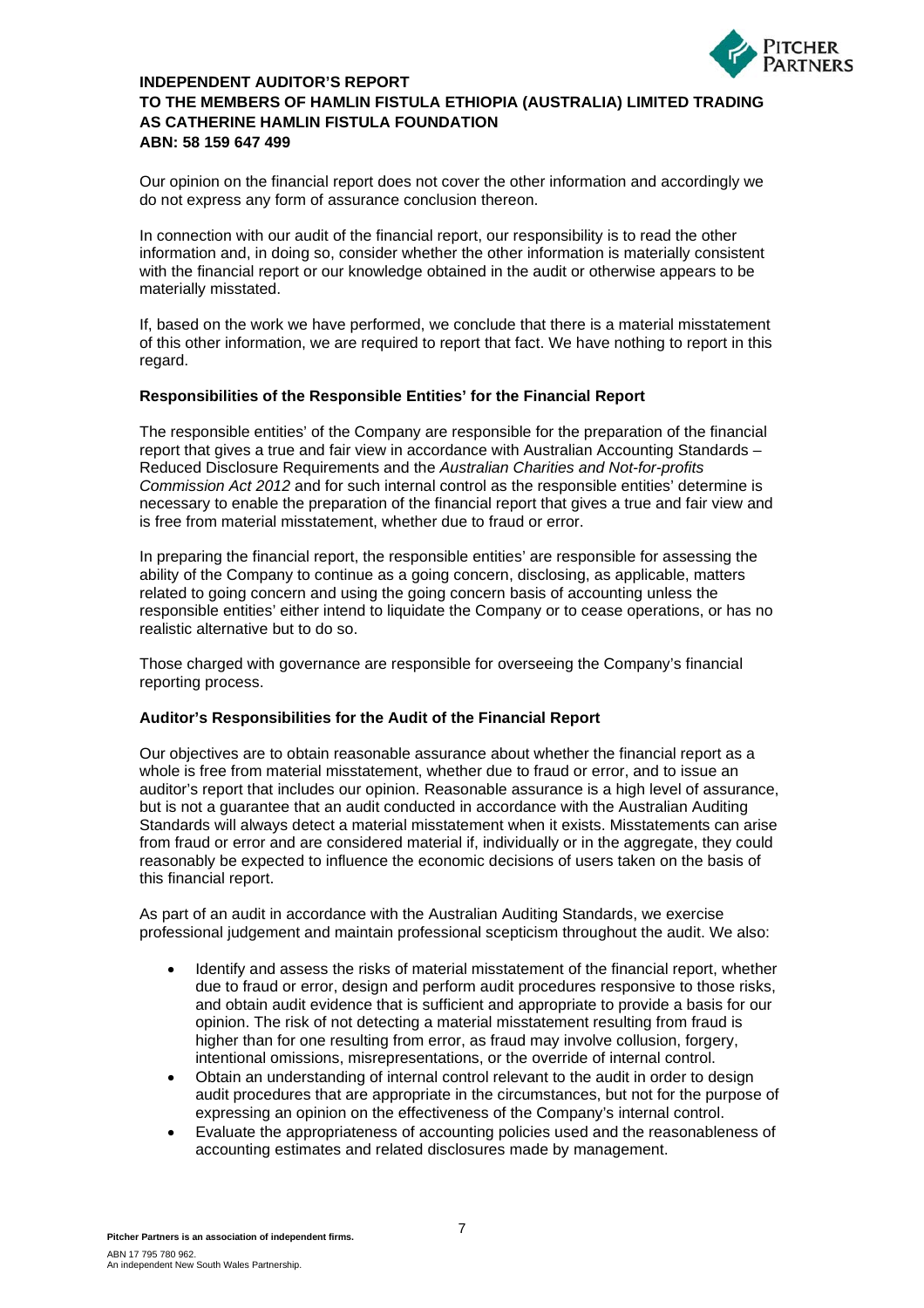

## **INDEPENDENT AUDITOR'S REPORT TO THE MEMBERS OF HAMLIN FISTULA ETHIOPIA (AUSTRALIA) LIMITED TRADING AS CATHERINE HAMLIN FISTULA FOUNDATION ABN: 58 159 647 499**

- Conclude on the appropriateness of management's use of the going concern basis of accounting and, based on the audit evidence obtained, whether a material uncertainty exists related to events or conditions that may cast significant doubt on the Company's ability to continue as a going concern. If we conclude that a material uncertainty exists, we are required to draw attention in our auditor's report to the related disclosures in the financial report or, if such disclosures are inadequate, to modify our opinion. Our conclusions are based on the audit evidence obtained up to the date of our auditor's report. However, future events or conditions may cause the Company to cease to continue as a going concern.
- Evaluate the overall presentation, structure and content of the financial report, including the disclosures, and whether the financial report represents the underlying transactions and events in a manner that achieves fair presentation.

We communicate with the directors, among other matters, the planned scope and timing of the audit and significant audit findings, including any significant deficiencies in internal control that we identify during our audit.

#### **Report on Other Legal and Regulatory Requirements**

#### **Opinion pursuant to the** *Charitable Fundraising Act (NSW) 1991*

In our opinion:

- a) the financial report gives a true and fair view of the Company's financial result of fundraising appeal activities for the financial year ended 30 June 2021;
- b) the financial report has been properly drawn up, and the associated records have been properly kept for the year from 1 July 2020 to 30 June 2021, in accordance with the *Charitable Fundraising Act (NSW) 1991* and Regulations;
- c) money received as a result of fundraising appeal activities conducted during the year from 1 July 2020 to 30 June 2021 has been properly accounted for and applied for and applied in accordance with the Charitable Fundraising Act (NSW) 1991 and Regulations; and
- d) there are reasonable grounds to believe that the Company will be able to pay its debts as and when they fall due.

#### **Opinion pursuant to the** *Charitable Collections Act 2003 (ACT)*

In our opinion, the Company has complied, in all material respects, with the requirements of the *Charitable Collections Act 2003 (ACT)* for the year ended 30 June 2021.

#### **Opinion pursuant to the** *Collections for Charities Act 2001 (TAS)*

In our opinion, the Company has complied, in all material respects, with the requirements of the *Collections for Charities Act 2001 (TAS)* for the year ended 30 June 2021.

#### **Opinion pursuant to the** *Collections for Charitable Purposes Act 1939 (SA)*

In our opinion, the Company has complied, in all material respects, with the requirements of the *Charitable Purposes Act 1939 (SA)* for the year ended 30 June 2021.

#### **Opinion pursuant to the** *Charitable Collections Act 1946 (WA)*

In our opinion, the Company has complied, in all material respects, with the requirements of the *Charitable Collections Act 1946 (WA)* for the year ended 30 June 2021.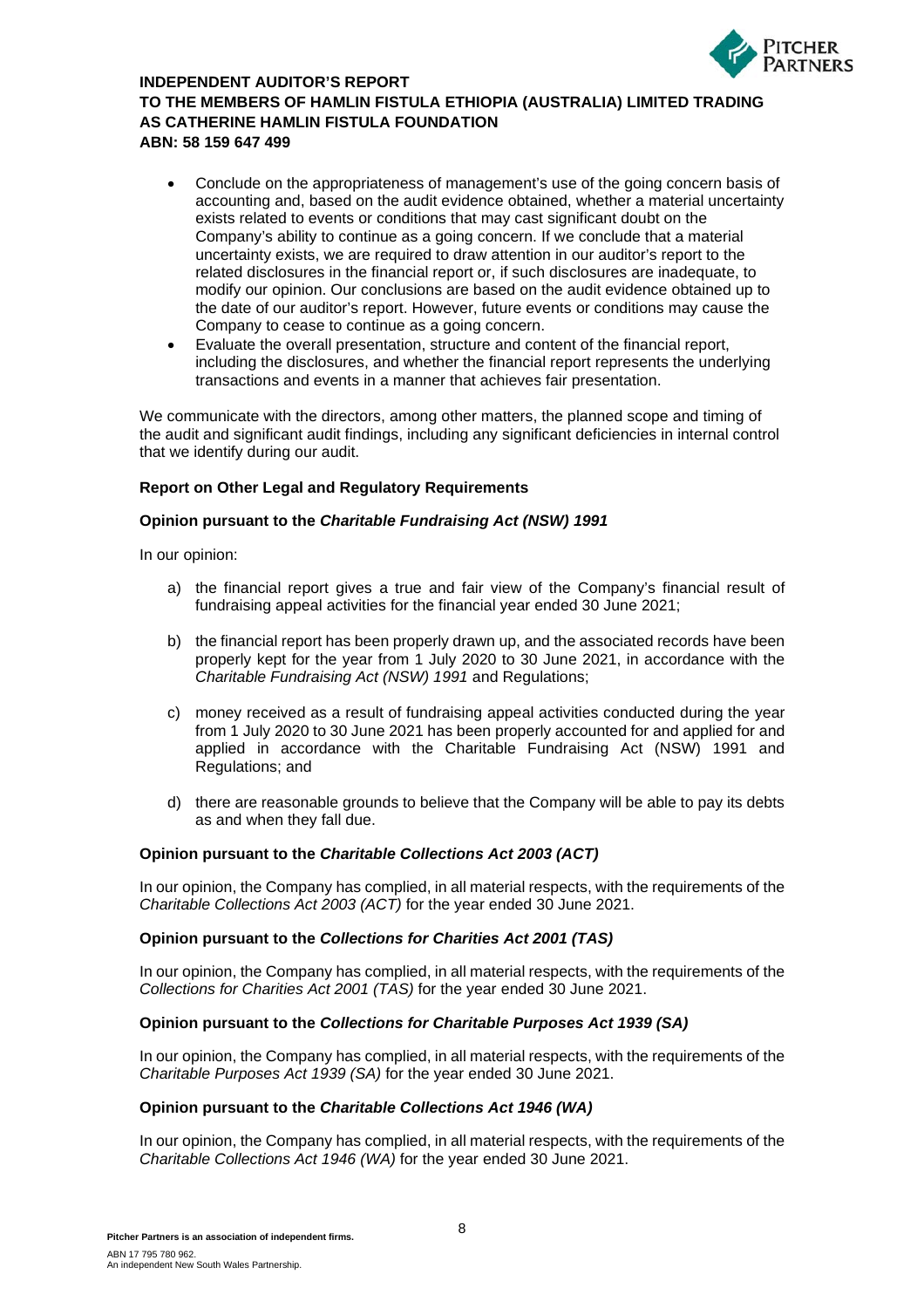

## **INDEPENDENT AUDITOR'S REPORT TO THE MEMBERS OF HAMLIN FISTULA ETHIOPIA (AUSTRALIA) LIMITED TRADING AS CATHERINE HAMLIN FISTULA FOUNDATION ABN: 58 159 647 499**

## **Opinion pursuant to the** *Collections Act 1966 (QLD)*

In our opinion, the Company has complied, in all material respects, with the requirements of the *Collections Act 1966 (QLD)* for the year ended 30 June 2021.

### **Opinion pursuant to the** *Fundraising Act 1998 (VIC)*

In our opinion, the Company has complied, in all material respects, with the requirements of the *Fundraising Act 1998 (VIC)* for the year ended 30 June 2021.

Melina Alexander

Partner Sydney

Pitcher Partners

M A ALEXANDER PARTNERS

28 October 2021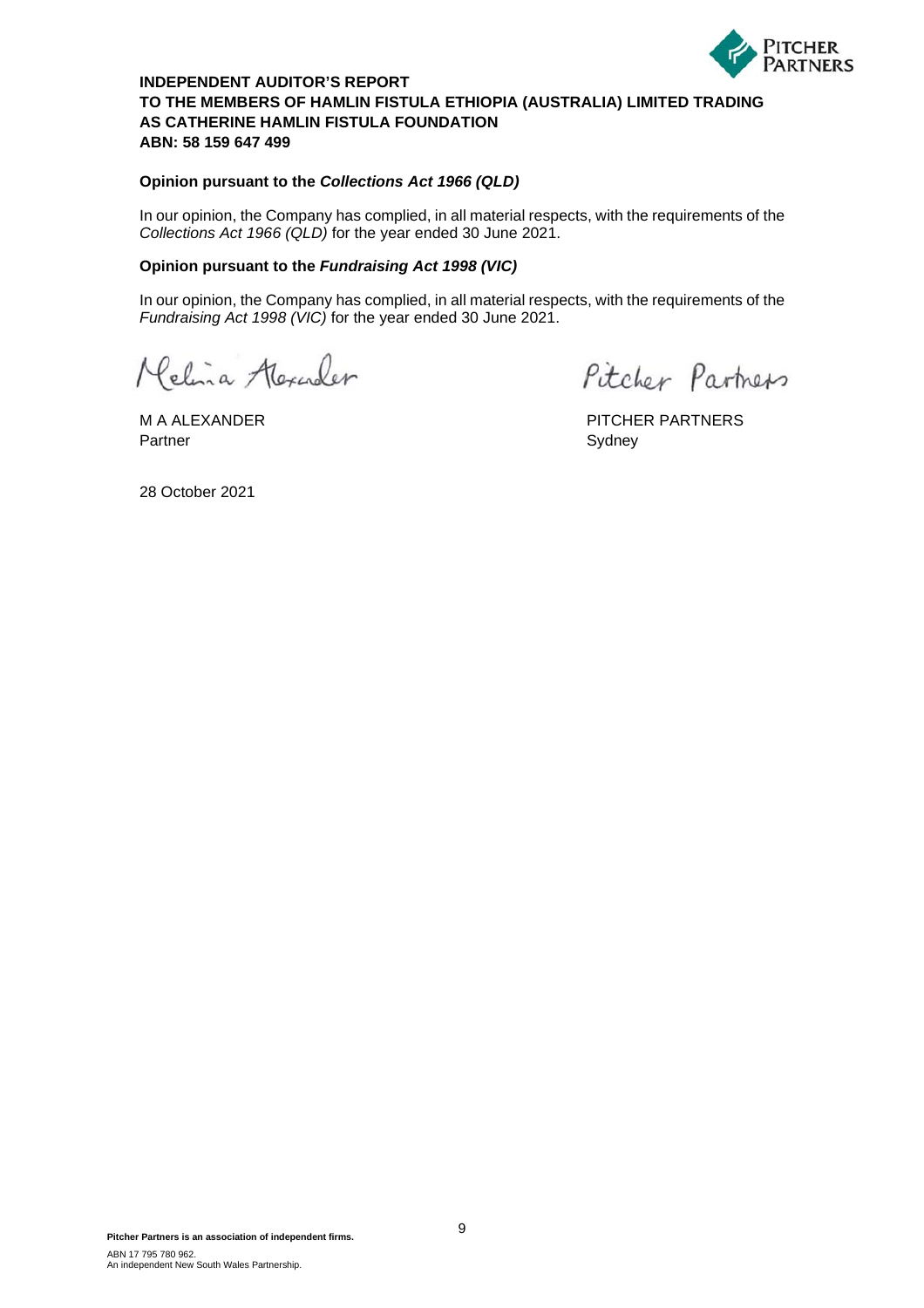#### **Responsible Entities' Declaration**

In accordance with a resolution of the Responsible Entities of Hamlin Fistula Ethiopia (Australia) Limited, trading as Catherine Hamlin Fistula Foundation, the Responsible Entities of the company declare that:

- a) The financial statements and notes that are contained in pages 12 to 29, are in accordance with the *Australian Charities and Not-for-profit Commission Act 2012*, including:
	- (i) giving a true and fair view of the company's financial position as at 30 June 2021 and of its performance for the financial year ended on that date; and
	- (ii) complying with Australian Accounting Standards Reduced Disclosure Requirements (including the Australian Accounting Interpretations) and the Australian Charities and Not-for-profits Commission Regulation 2013; and
- b) there are reasonable grounds to believe that the company will be able to pay its debts as and when they become due and payable.

This declaration is made in accordance with a resolution of the Responsible Entities', being the board of directors pursuant to s.60.15 of the *Australian Charities and Not-for-profits Commission Regulation 2013.*

Julie White David Winterbottom Responsible Entity **Responsible Entity** 

2 Inferso

Sydney, 28 October 2021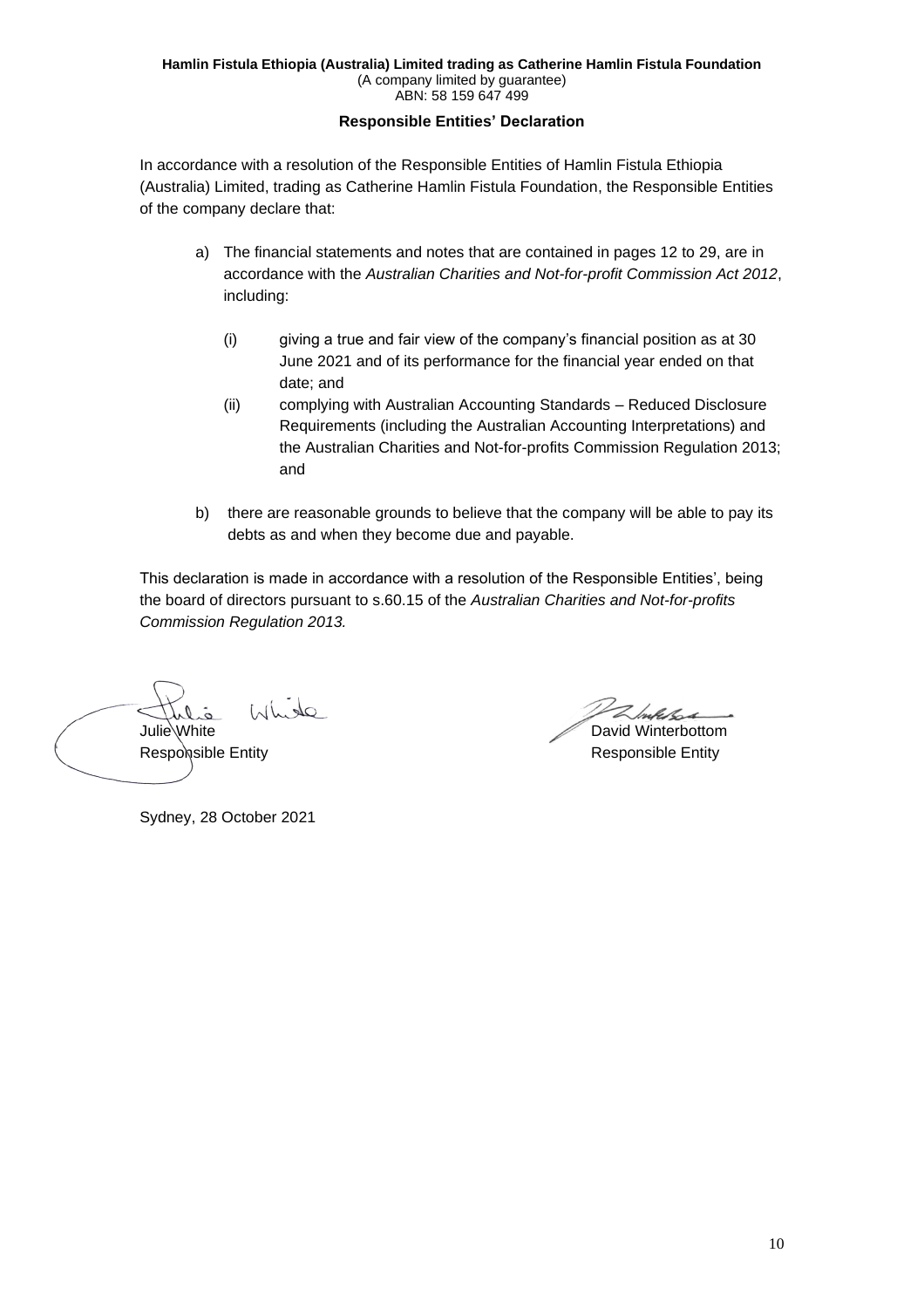### **Declaration in respect of Fundraising Appeals**

I, Julie White, Responsible Entity of the Hamlin Fistula Ethiopia (Australia) Limited, trading as Catherine Hamlin Fistula Foundation, declare that in my opinion:

- (a) the financial statements give a true and fair view of all income and expenditure of the company with respect to fundraising appeals for the year ended 30 June 2021; and
- (b) the statement of financial position gives a true and fair view of the state of affairs of the company with respect to fundraising appeals as at 30 June 2021; and
- (c) the provisions of the *Charitable Fundraising Act 1991 (NSW)* and Regulations and the conditions attached to the authority to fundraise have been complied with for the year ended 30 June 2021; and
- (d) the provisions of the *Charitable Collections Act 2003 (ACT)* and Regulations and the conditions attached to the authority to fundraise have been complied with for the year ended 30 June 2021; and
- (e) the provisions of the *Collections for Charities Act 2001 (TAS)* and Regulations and the conditions attached to the authority to fundraise have been complied with for the year ended 30 June 2021; and
- (f) the provisions of the *Charitable Purposes Act 1939 (SA)* and Regulations and the conditions attached to the authority to fundraise have been complied with for the year ended 30 June 2021; and
- (g) the provisions of the *Charitable Collections Act 1946 (WA)* and Regulations and the conditions attached to the authority to fundraise have been complied with for the year ended 30 June 2021; and
- (h) the provisions of the *Collections Act 1966 (QLD)* and Regulations and the conditions attached to the authority to fundraise have been complied with for the year ended 30 June 2021; and
- (i) the provisions of the *Fundraising Act 1998 (VIC)* and Regulations and the conditions attached to the authority to fundraise have been complied with for the year ended 30 June 2021; and
- (j) the internal controls of the company are appropriate and effective in accounting for all income received and applied from its fundraising appeals.

Julie White

Responsible Entity

Sydney, 28 October 2021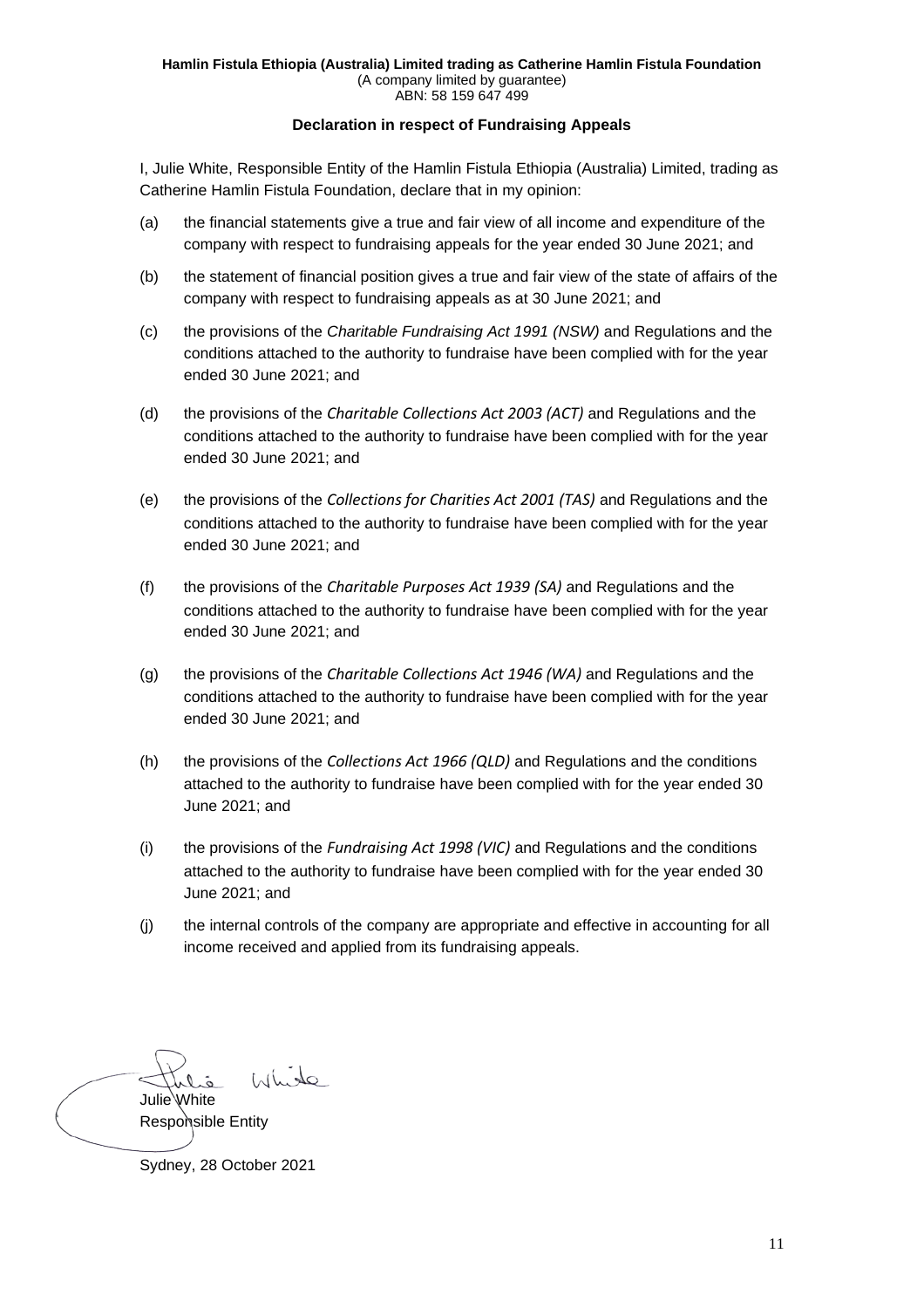#### **Hamlin Fistula Ethiopia (Australia) Limited trading as Catherine Hamlin Fistula Foundation** (A company limited by guarantee) ABN: 58 159 647 499

## **Statement of Profit or Loss and Other Comprehensive Income For the Year Ended 30 June 2021**

|                                                                | <b>Note</b>    | 2021      | 2020      |
|----------------------------------------------------------------|----------------|-----------|-----------|
|                                                                |                | \$        | \$        |
| <b>Revenue</b>                                                 |                |           |           |
| Donations & Bequests                                           |                | 5,382,725 | 4,773,525 |
| Investment income                                              |                | 63,825    | 43,059    |
| Interest revenue                                               |                | 5,000     | 6,994     |
| Commercial retail, auction and event sales                     |                | 686,137   | 439,011   |
| Australian Government JobKeeper Payment Scheme                 |                | 94,500    | 78,000    |
| Australian Government Cash Flow Boost Scheme                   |                |           | 100,000   |
| <b>Total Revenue</b>                                           |                | 6,232,187 | 5,440,589 |
| <b>Expenditure</b>                                             |                |           |           |
| <b>International Programs</b>                                  |                |           |           |
| Hamlin Fistula Ethiopia - Program Remittances                  |                | 3,960,868 | 2,873,734 |
| Hamlin Fistula - New Zealand                                   |                | 6,000     |           |
| Uganda Terrewode - Program Remittances                         |                | 33,718    | 469,916   |
|                                                                |                | 4,000,586 | 3,343,650 |
|                                                                |                |           |           |
| <b>Amortisation - lease asset</b>                              |                | 66,192    | 66,192    |
| <b>Depreciation</b>                                            |                | 5,501     | 6,384     |
|                                                                |                | 71,693    | 72,576    |
| <b>Employee Benefits Expense</b>                               |                |           |           |
| <b>Salaries</b>                                                |                | 676,059   | 703,843   |
| Superannuation                                                 |                | 60,371    | 63,682    |
|                                                                |                | 736,430   | 767,525   |
| <b>Other Expenses</b>                                          |                |           |           |
| Commercial retail, auction and event costs                     | 5              | 368,673   | 224,716   |
| Interest and merchant costs                                    |                | 50,813    | 58,782    |
| Other operating expenses                                       |                | 217,052   | 237,157   |
| Postage and printing expense                                   |                | 143,573   | 158,480   |
| Professional services                                          | 6              | 21,583    | 169,602   |
| Rental expense                                                 | $\overline{7}$ |           | 66,170    |
| <b>Travel expenses</b>                                         |                | 407       | 8,707     |
|                                                                |                | 802,101   | 923,614   |
| <b>Total Expenditure</b>                                       |                | 5,610,810 | 5,107,365 |
| Surplus for the year                                           |                | 621,377   | 333,224   |
| Other comprehensive income                                     |                |           |           |
| Items that will not be reclassified to profit or loss          |                |           |           |
| Gain on equity instruments / Net realised & unrealised gains / |                |           |           |
| (losses) at fair value through other comprehensive income      |                | 37,593    | (22, 321) |
| Total comprehensive income for the year                        |                | 658,970   | 310,903   |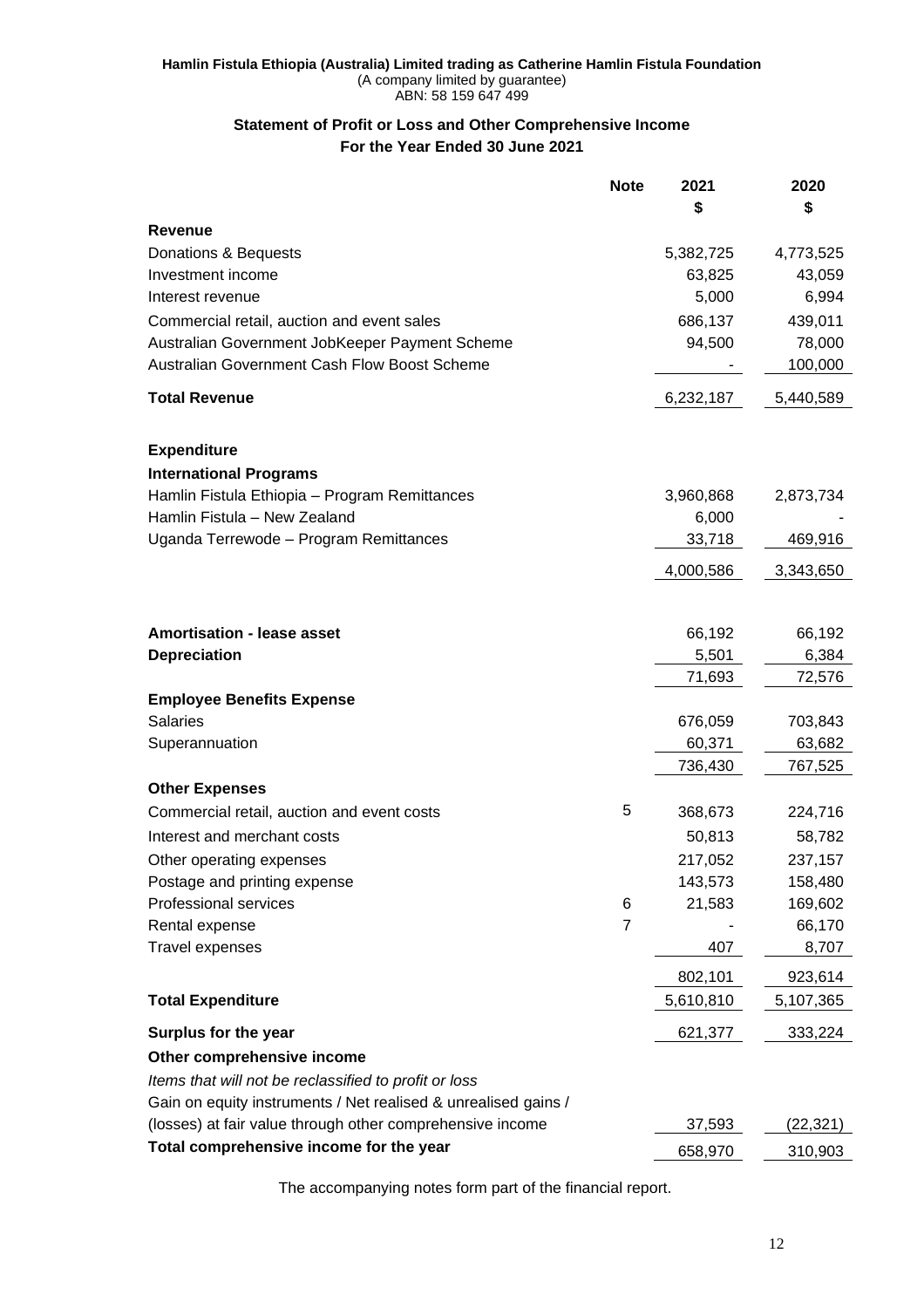## **Hamlin Fistula Ethiopia (Australia) Limited trading as Catherine Hamlin Fistula Foundation**

(A company limited by guarantee)

#### ABN: 58 159 647 499

## **Statement of Financial Position**

## **as at 30 June 2021**

|                                      | <b>Note</b> | 2021<br>\$                                                | 2020<br>\$ |
|--------------------------------------|-------------|-----------------------------------------------------------|------------|
| <b>Current Assets</b>                |             |                                                           |            |
| Cash and cash equivalents            | 8           | 1,453,897                                                 | 2,068,536  |
| <b>Financial assets</b>              | 9           | 2,025,279                                                 | 663,958    |
| Inventories on hand                  | 10          | 124,396                                                   | 148,902    |
| Other assets                         | 11          | 142,105                                                   | 175,712    |
| <b>Total Current Assets</b>          |             | 3,745,677                                                 | 3,057,108  |
| <b>Non-Current Assets</b>            |             |                                                           |            |
| Property, plant and equipment        | 12          | 15,659                                                    | 17,382     |
| Other assets                         | 13          | 18,411                                                    | 18,411     |
| Lease assets                         | 16          | 36,681                                                    | 102,873    |
| <b>Total Non-Current Assets</b>      |             | 70,751                                                    | 138,666    |
| <b>Total Assets</b>                  |             | 3,816,428                                                 | 3,195,774  |
| <b>Current Liabilities</b>           |             |                                                           |            |
| Trade and other payables             | 14          | 158,174                                                   | 162,144    |
| Employee provisions                  | 15(a)       | 59,608                                                    | 42,125     |
| Lease liability                      | 17(a)       | 41,310                                                    | 67,021     |
| <b>Borrowings</b>                    | 18          | 218,463                                                   |            |
| <b>Total Current Liabilities</b>     |             | 477,555                                                   | 271,290    |
| <b>Non-Current Liabilities</b>       |             |                                                           |            |
| <b>Borrowings</b>                    | 18          |                                                           | 212,100    |
| <b>Employee provisions</b>           | 15(b)       | 15,621                                                    | 6,792      |
| Lease liability                      | 17(a)       | $\mathcal{L}_{\text{max}}$ and $\mathcal{L}_{\text{max}}$ | 41,310     |
| <b>Total Non-Current Liabilities</b> |             | 15,621                                                    | 260,202    |
| <b>Total Liabilities</b>             |             | 493,176                                                   | 531,492    |
| <b>Net Assets</b>                    |             | 3,323,252                                                 | 2,664,282  |
| <b>Equity</b>                        |             |                                                           |            |
| Retained earnings                    | 19          | 3,288,370                                                 | 2,668,834  |
| Reserves                             |             | 34,882                                                    | (4, 552)   |
| <b>Total Equity</b>                  |             | 3,323,252                                                 | 2,664,282  |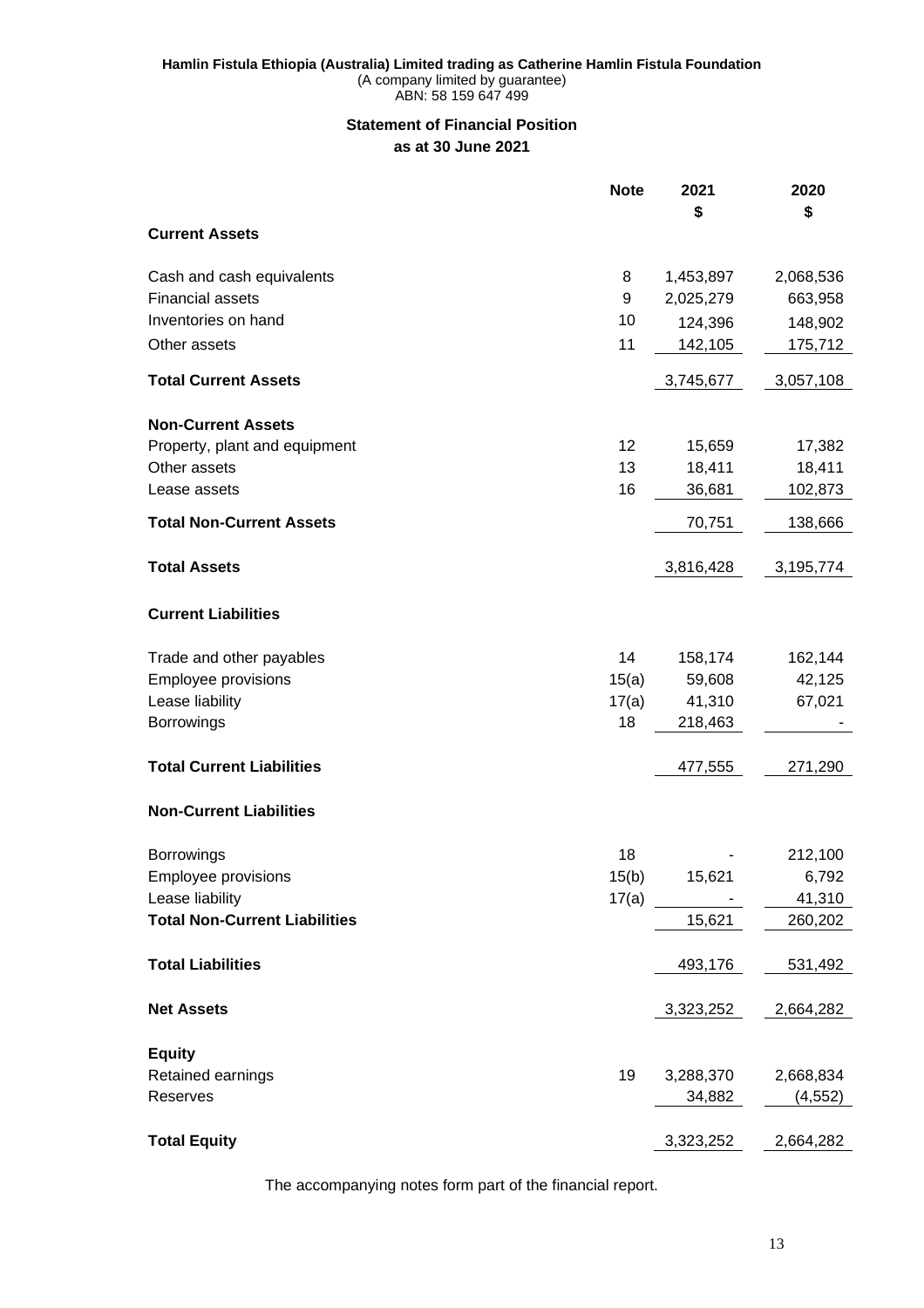#### **Hamlin Fistula Ethiopia (Australia) Limited trading as Catherine Hamlin Fistula Foundation** (A company limited by guarantee)

ABN: 58 159 647 499

## **Statement of Changes In Equity For the Year Ended 30 June 2021**

|                                                             | <b>Retained</b><br><b>Surplus</b> | <b>Financial</b><br><b>Asset</b><br><b>Reserve</b> | <b>Total</b> |
|-------------------------------------------------------------|-----------------------------------|----------------------------------------------------|--------------|
|                                                             | \$                                | \$                                                 | \$           |
| Balance at 30 June 2019                                     | 2,337,769                         | 15,610                                             | 2,353,379    |
| Surplus for the year                                        | 333,224                           |                                                    | 333,224      |
| Other comprehensive income for the year                     |                                   | (22, 321)                                          | (22, 321)    |
| Transfer of realised losses from financial<br>asset reserve | (2, 159)                          | 2,159                                              |              |
| Total Comprehensive income for the 2020<br>year             | 331,065                           | (20, 162)                                          | 310,903      |
| Balance at 30 June 2020                                     | 2,668,834                         | (4, 552)                                           | 2,664,282    |
| Surplus for the year                                        | 621,377                           |                                                    | 621,377      |
| Other comprehensive income for the year                     |                                   | 37,593                                             | 37,593       |
| Transfer of realised losses from financial                  |                                   |                                                    |              |
| asset reserve                                               | (1, 841)                          | 1,841                                              |              |
| Total Comprehensive income for the 2021<br>year             | 619,536                           | 39,434                                             | 658,970      |
| <b>Balance at 30 June 2021</b>                              | 3,288,370                         | 34,882                                             | 3,323,252    |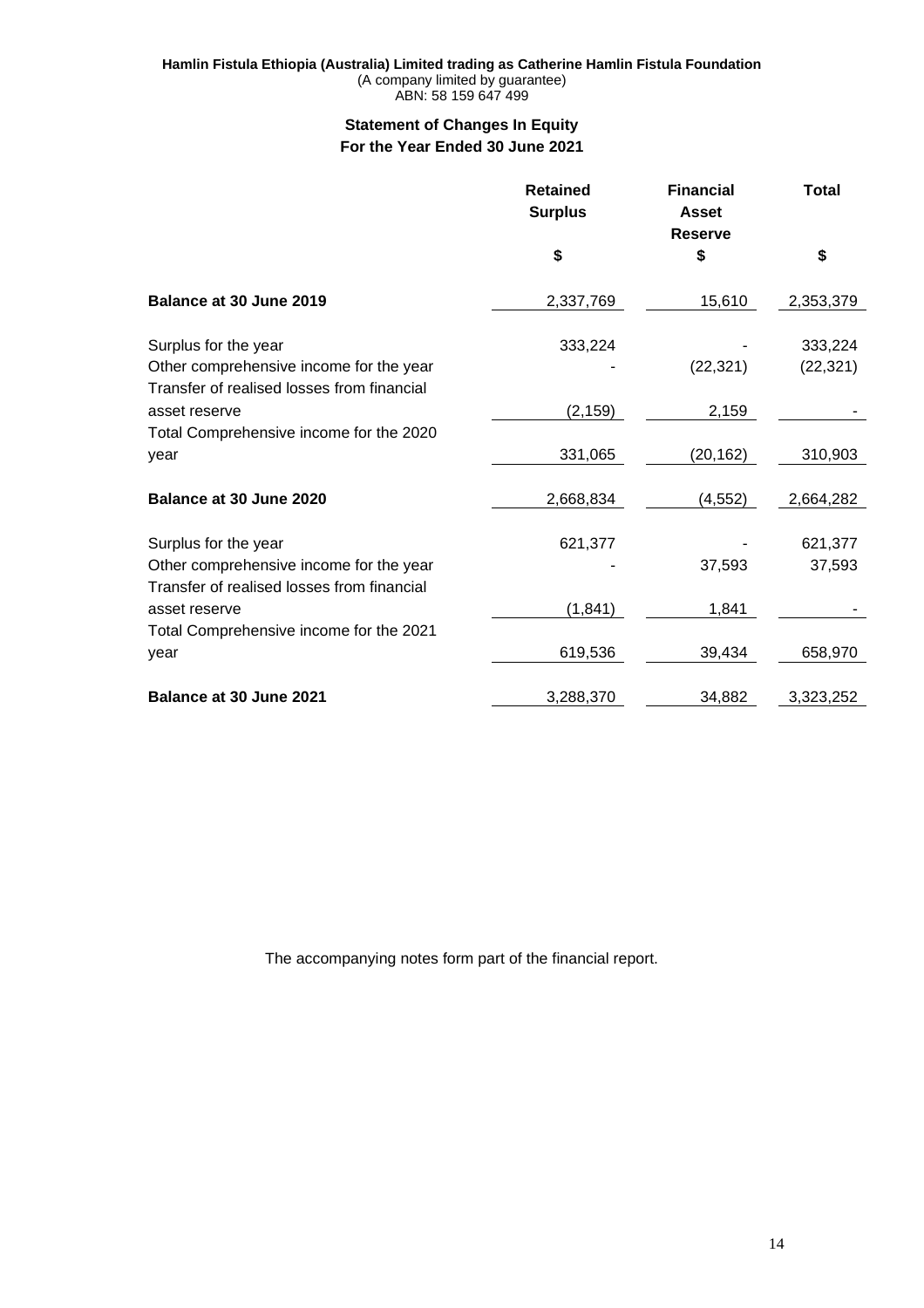## **Statement of Cash Flows For the Year Ended 30 June 2021**

|                                                            | 2021        | 2020        |
|------------------------------------------------------------|-------------|-------------|
|                                                            | \$          | \$          |
| <b>Cash Flows From Operating Activities</b>                |             |             |
| Receipts from customers and donors                         | 6,022,769   | 5,193,186   |
| Receipts from the Australian Government                    | 171,500     | 101,000     |
| Payments to suppliers and employees                        | (1,449,768) | (1,751,297) |
| Interest received                                          | 60,083      | 52,579      |
| Interest paid                                              | (2, 184)    | (4,023)     |
| Payments to/on behalf of Hamlin Fistula Ethiopia           | (3,884,092) | (2,873,734) |
| Payments to/on behalf of Terrewode Uganda                  | (138, 379)  | (365, 255)  |
| Net cash provided by operating activities                  | 779,929     | 352,456     |
| <b>Cash Flows From Investing Activities</b>                |             |             |
| Sale of property, plant and equipment                      |             | 341         |
| Purchase of property, plant and equipment                  | (3,819)     | (7, 376)    |
| (Net Purchases of) / Proceeds from investments             | (1,323,728) | 381,900     |
| Net cash (used in) provided by investing activities        | (1,327,547) | 374,865     |
| <b>Cash Flows From Financing Activities</b>                |             |             |
| Proceeds from lease rental bond                            |             | 13,237      |
| Payment for the principal portion of the lease liabilities | (67, 021)   | (60, 734)   |
| Net cash (used in) financing activities                    | (67, 021)   | (47, 497)   |
| Net (decrease) / increase in cash held                     | (614, 639)  | 679,824     |
| Cash and cash equivalents at beginning of the year         | 2,068,536   | 1,388,712   |
| Cash and cash equivalents at the end of the year           | 1,453,897   | 2,068,536   |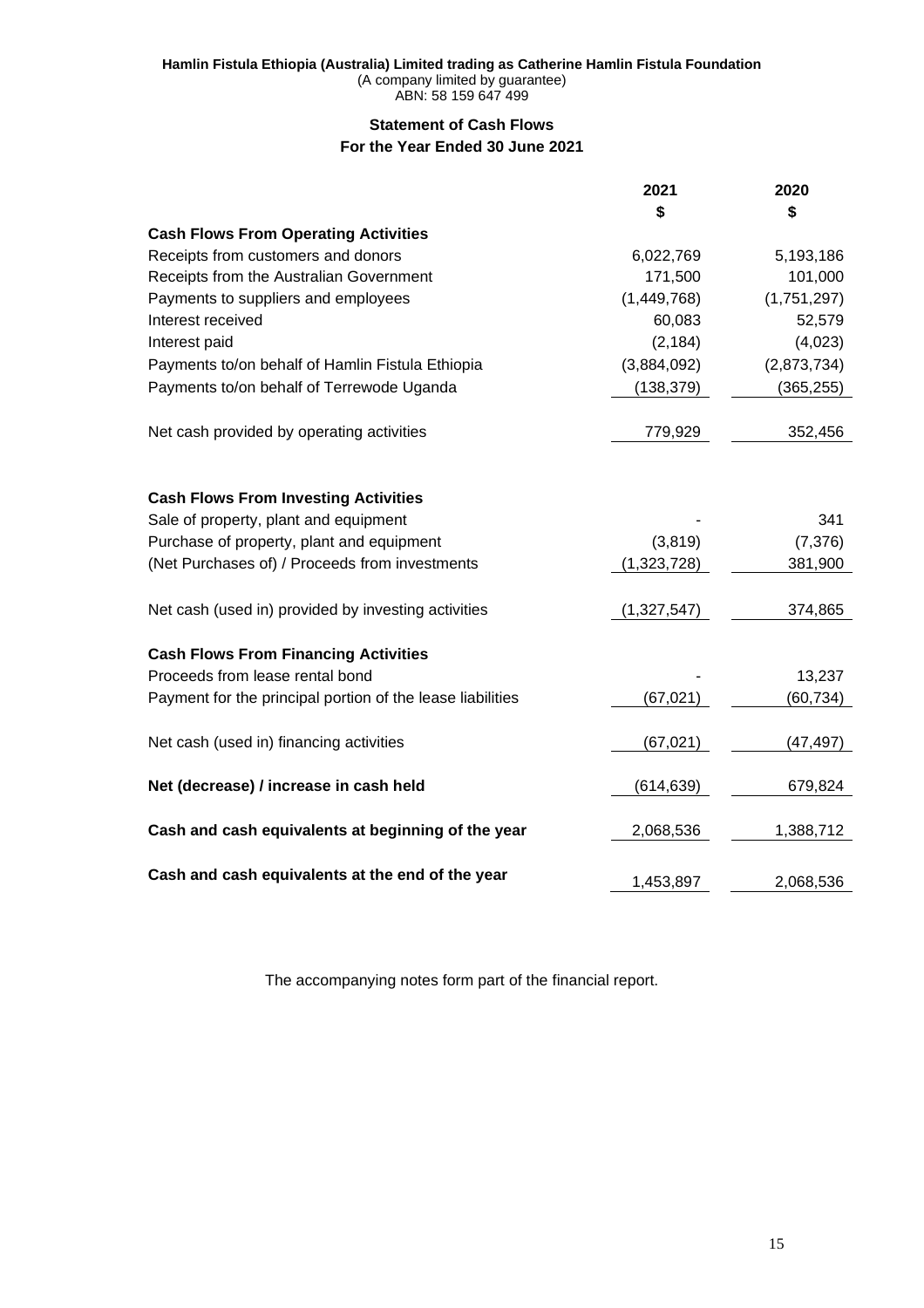## **1. General information and statement of compliance**

These financial statements are general purpose financial statements that have been prepared in accordance with Australian Accounting Standards – Reduced Disclosure Requirements and the *Australian Charities and Not-for-profit Commission Act 2012*. The company is a notfor-profit entity for the purposes of preparing the financial statements.

The financial statements for the year ended 30 June 2021 were approved and authorised for issue by the Board of Responsible Entities on 28 October 2021.

## **2. Summary of Accounting Policies**

Hamlin Fistula Ethiopia (Australia) Limited trading as Catherine Hamlin Fistula Foundation is a company limited by guarantee, and domiciled in Australia. The nature of the operations and principal activities of the company are described in the Responsible Entities Report.

The significant accounting policies that have been used in the preparation of these financial statements are summarised below

The financial statements have been prepared using the measurement bases specified by Australia Accounting Standards for each type of asset, liability, income and expense. The measurement bases are more fully described in the accounting policies below.

### **2.1 Revenue**

Revenue is measured at the fair value of consideration received or receivable. Revenue is recognised net of the amounts of goods and services tax (GST) payable to the Australian Tax Office.

### **Donations and Bequests**

Donations and bequests collected, including cash and goods for resale, are recognised as revenue when the company gains control, economic benefits are probable and the amount of the donation or bequest can be measured reliably.

### **Commercial Retail & Auction Sales**

Revenue from sale of goods comprises revenue earned (net of returns, discounts and allowances) from the sale of goods purchased for resale and gifts donated for resale. Sales revenue is recognised when the control of goods passes to the customer.

### **Investment income**

Investment income comprises interest. Interest income is recognised as it accrues, using the effective interest method.

## **In-kind donations**

Merchandise donated for sale are included at the fair value to the company where this can be quantified and a third party is bearing the cost. No amounts are included in the financial statements for services donated by volunteers.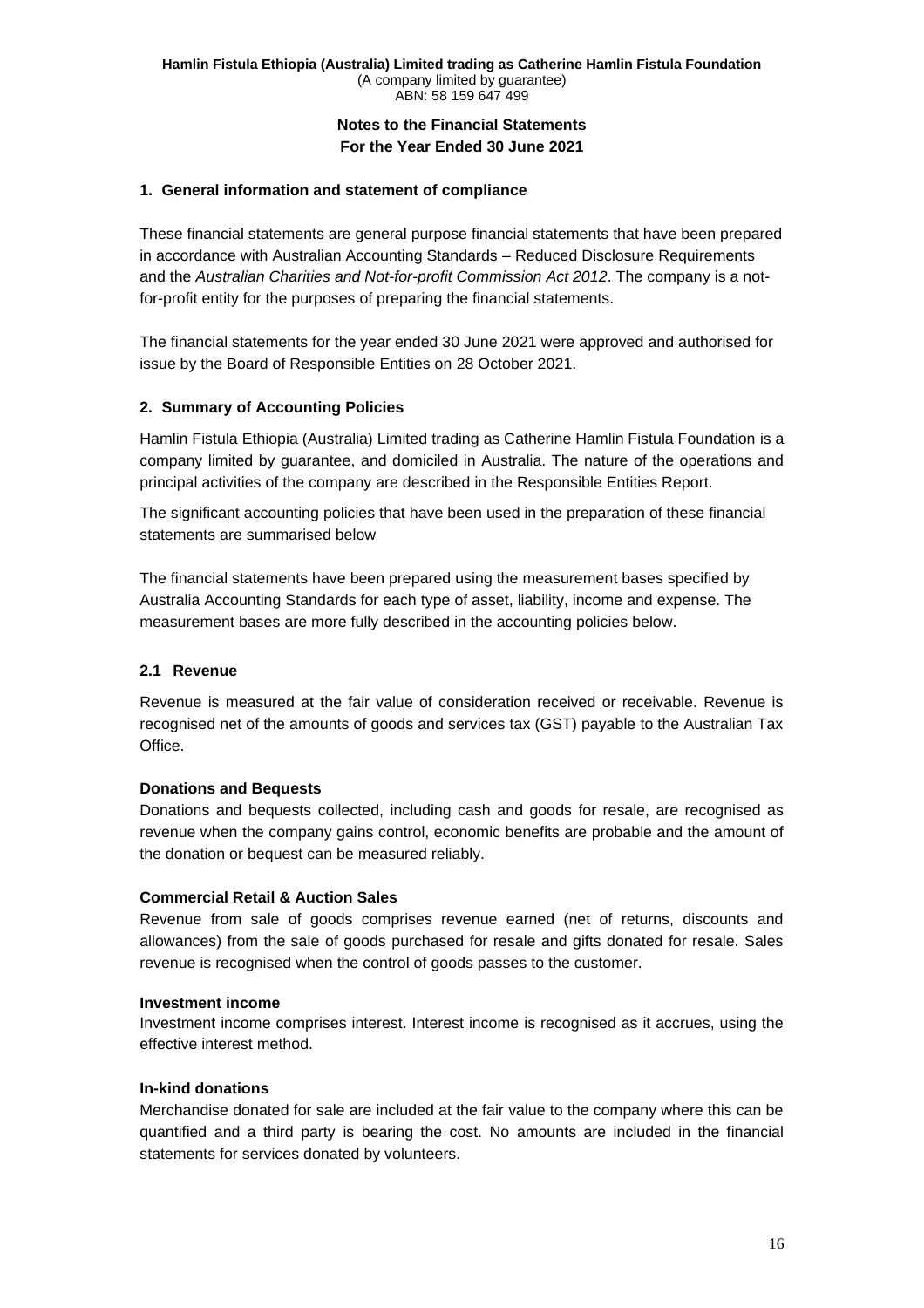## **2. Summary of Accounting Policies (Cont'd)**

### **2.1 Revenue (Cont'd)**

#### **Government Grants**

Australian Government grants are recognised when there is reasonable certainty that the grant will be received and all grant conditions are met. Government grants include amounts received or receivable under the Federal Government's JobKeeper Payment Scheme and Cash Flow Boost Scheme, which provide temporary subsidies to eligible businesses significantly affected by coronavirus (COVID 19).

### **2.2 Expenditure**

All expenditure is accounted for on an accruals basis and has been classified under headings that aggregate all costs related to the category.

### **2.3 Cash and cash equivalents**

Cash and cash equivalents in the statement of financial position comprise cash at bank and in hand and short-term deposits with an original maturity of three months or less where the investment is convertible to known amounts of cash and is subject to insignificant risk of changes in value. For the purposes of the statement of cash flow, cash and cash equivalents consist of cash and cash equivalents as defined above, net of any outstanding bank overdrafts.

### **2.4 Financial Assets**

### *Recognition / derecognition*

The Company recognises financial assets and financial liabilities on the date it becomes party to the contractual agreement (trade date).

Investments are derecognised when the right to receive cash flows from the investments have expired or the Company has transferred substantially all risks and rewards of ownership.

### *Classification of financial assets*

Financial assets recognised by the Company are subsequently measured in their entirety at either amortised cost or fair value, subject to their classification and whether the company irrevocably designates the financial asset on initial recognition at fair value through other comprehensive income (FVtOCI) in accordance with the relevant criteria in AASB 9. Financial assets not irrevocably designated on initial recognition at FVtOCI are classified as subsequently measured at amortised cost, FVtOCI or fair value through profit or loss (FVtPL) on the basis of both:

- (a) the company's business model for managing the financial assets; and
- (b) the contractual cash flow characteristics of the financial asset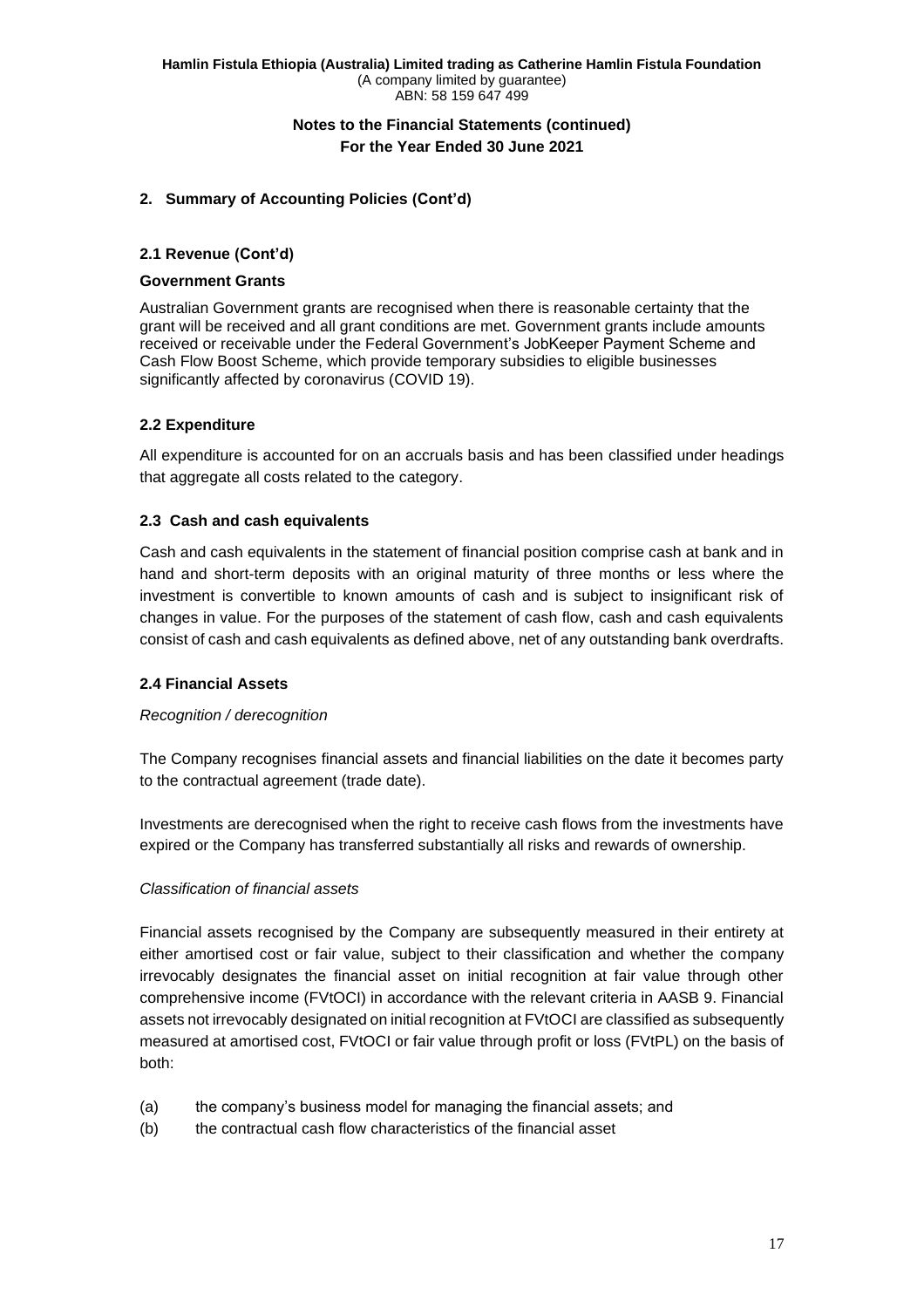## **2. Summary of Accounting Policies (Cont'd)**

## **2.4 Financial Assets (Cont'd)**

#### *Financial assets at fair value through profit or loss*

Financial assets not measured at amortised cost or at fair value through other comprehensive income are classified as financial assets at fair value through profit or loss. Typically, such financial assets will be either: (i) held for trading, where they are acquired for the purpose of selling in the short-term with an intention of making a profit, or a derivative; or (ii) designated as such upon initial recognition where permitted. Fair value movements are recognised in profit or loss.

### *Financial assets at fair value through other comprehensive income*

Financial assets at fair value through other comprehensive income include equity investments which the consolidated entity intends to hold for the foreseeable future and has irrevocably elected to classify them as such upon initial recognition.

#### *Financial assets at amortised cost*

Term deposits are classified (and measured) at amortised cost on the basis that:

(a) they are held within a business model whose objective is achieved by the company holding the financial asset to collect contractual cash flows; and

(b) the contractual terms of the financial asset give rise on specified dates to cash flows that are solely payments of principal and interest on the principal amount outstanding.

### *Impairment of financial assets*

The company recognises a loss allowance for expected credit losses on financial assets which are measured at amortised cost or fair value through other comprehensive income. The measurement of the loss allowance depends upon the company's assessment at the end of each reporting period as to whether the financial instrument's credit risk has increased significantly since initial recognition, based on reasonable and supportable information that is available, without undue cost or effort to obtain.

Where there has not been a significant increase in exposure to credit risk since initial recognition, a 12month expected credit loss allowance is estimated. This represents a portion of the asset's lifetime expected credit losses that is attributable to a default event that is possible within the next 12 months. Where a financial asset has become credit impaired or where it is determined that credit risk has increased significantly, the loss allowance is based on the asset's lifetime expected credit losses. The amount of expected credit loss recognised is measured on the basis of the probability weighted present value of anticipated cash shortfalls over the life of the instrument discounted at the original effective interest rate.

For financial assets measured at fair value through other comprehensive income, the loss allowance is recognised within other comprehensive income. In all other cases, the loss allowance is recognised in profit or loss.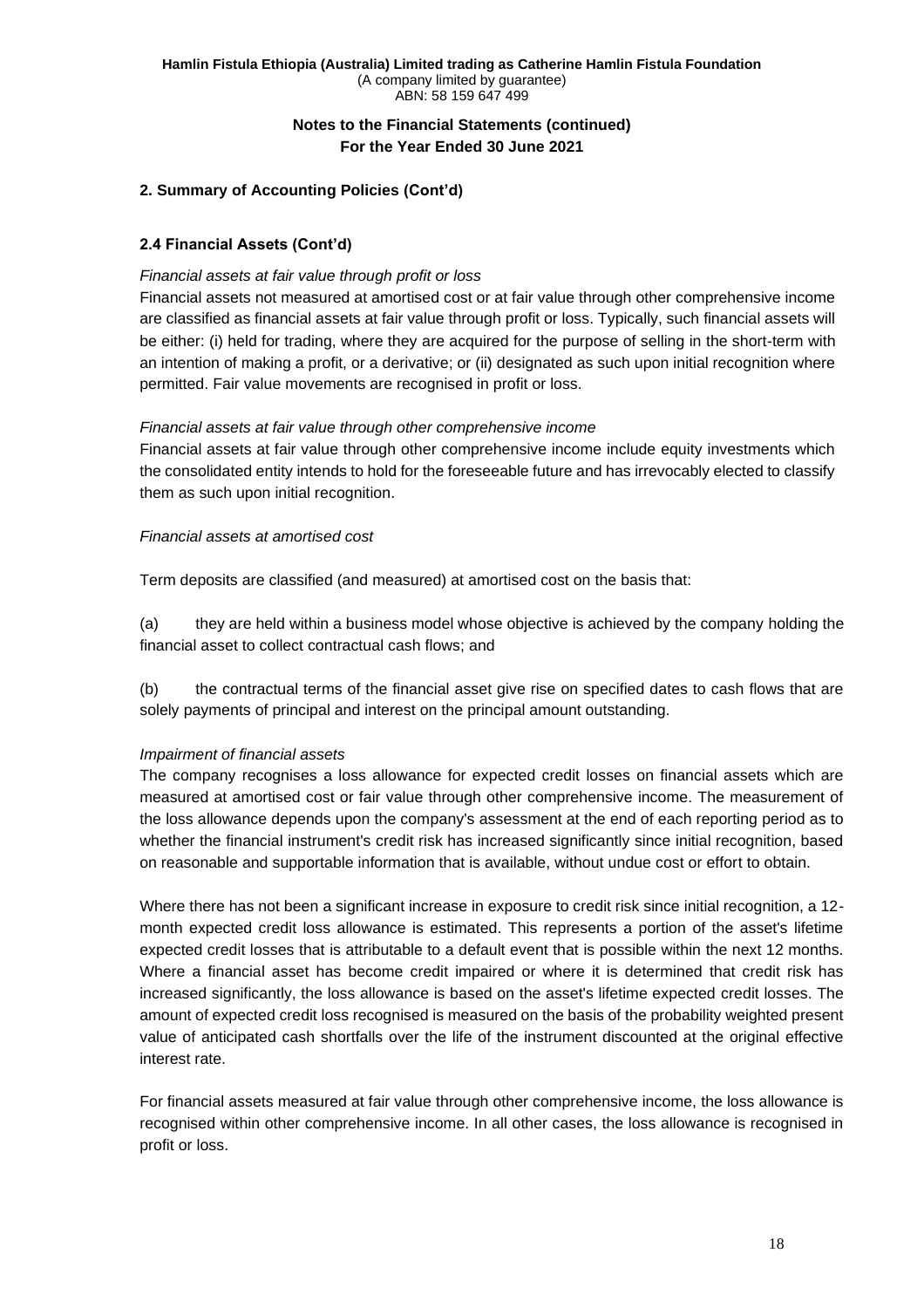## **2. Summary of Accounting Policies (Cont'd)**

### **2.5 Trade and other receivables**

Trade receivables are initially recognised at fair value and subsequently measured at amortised cost using the effective interest method, less any allowance for expected credit losses. Trade receivables are generally due for settlement within 30 days.

The Company has applied the simplified approach to measuring expected credit losses, which uses a lifetime expected loss allowance. To measure the expected credit losses, trade receivables have been grouped based on days overdue.

Other receivables are recognised at amortised cost, less any allowance for expected credit losses.

### **2.6 Inventories**

Inventories comprise goods for resale. Inventories may be purchased or received by way of donation.

## **Commercial Retail Costs**

Inventories of goods purchased for resale are valued at the lower of cost and net realisable value. The cost of bringing each item to its present location and condition is determined on a first in, first out basis. Net realisable value is the estimated selling price in the ordinary course of business, less estimated costs necessary to make the sale.

Donated goods are initially recognised at their current replacement cost at date of acquisition.

### **2.7 Property, Plant and Equipment**

Each class of property, plant and equipment is carried at cost less, where applicable, any accumulated depreciation and any impairment in value.

### *Depreciation*

The depreciable amount of all fixed assets is depreciated on a straight line basis over their useful lives to the union commencing from the time the asset is ready for use. The depreciation rates used for each class of asset are:

| Computers                             | 25%   |
|---------------------------------------|-------|
| <b>Office Furniture and Equipment</b> | 5-20% |

The assets' residual values and useful lives are reviewed and adjusted, if appropriate, at each balance date.

Gains and losses on disposals are calculated as the difference between the net disposal proceeds and the asset's carrying amount and are included in the statement of comprehensive income in the year that the item is derecognised.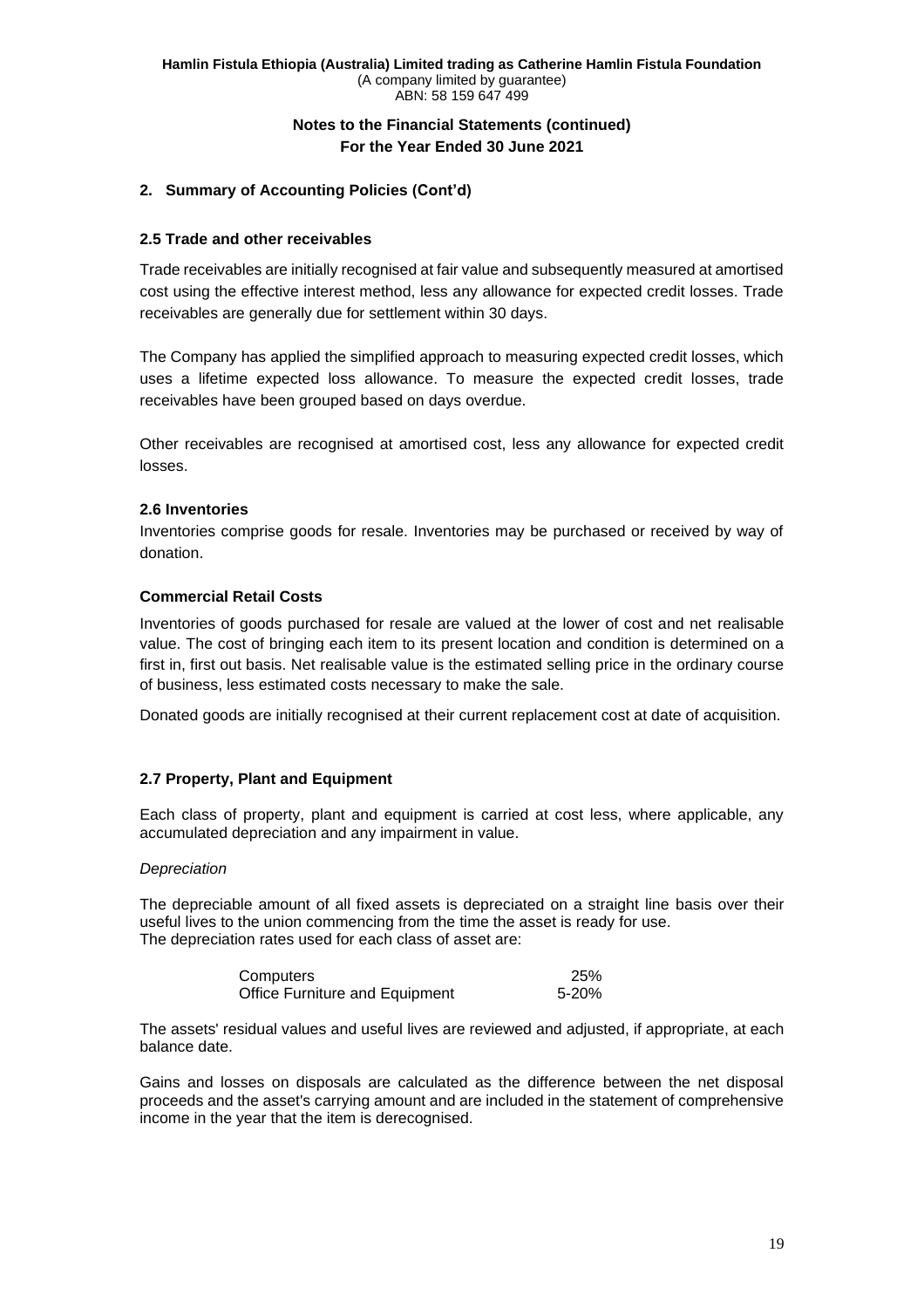## **2. Summary of Accounting Policies (Cont'd)**

#### **2.8 Impairment**

The carrying amounts of property, plant and equipment are reviewed for impairment when events or changes in circumstances indicate that the carrying value may not be recoverable. An impairment loss is recognised in the statement of comprehensive income for the amount by which the asset's carrying amount exceeds its recoverable amount. The recoverable amount is the higher of the asset's fair value less cost to sell and value in use. For the purpose of assessing value in use of assets not held primarily to generate cash, this represents depreciated current replacement cost, as the Company is a not-for-profit organisation.

### **2.9 Accounts payable**

Accounts payables and other payables represent liabilities for goods and services provided to the Company before the end of the Period that are unpaid. These amounts are usually settled in 30 days. The carrying amount of the creditors and payables is deemed to reflect fair value.

## **2.10 Employee benefits**

Employee benefits comprise wages and salaries, annual leave, long service leave, contributions to superannuation plans and non-accumulating sick leave.

Liabilities for annual leave in respect of employees' services up to the reporting date that are expected to be settled within 12 months after the end of the period in which the employees render the related services are recognised in the provision for annual leave and are measured at the amounts expected to be paid when the liabilities are settled and amounts expected to be settled after 12 months from the end of the reporting period are discounted. Liabilities for nonaccumulating sick leave are recognised when the leave is taken and are measured at the rates paid or payable.

The liability for long service leave is recognised in the provision for employee benefits and measured as the present value of expected future payments to be made in respect of services provided by employees up to the reporting date using the projected unit credit method. Consideration is given to anticipated future wage and salary levels, experience of employee departures and periods of service. Expected future payments are discounted using market yields at the reporting date on notional government bonds with terms to maturity and currencies that match, as closely as possible, the estimated future cash outflows.

### **2.11 Taxation**

### **Income tax**

The Company is a charitable institution for the purposes of Australian taxation legislation and is therefore exempt from income tax. This exemption has been confirmed by the Australian Taxation Office.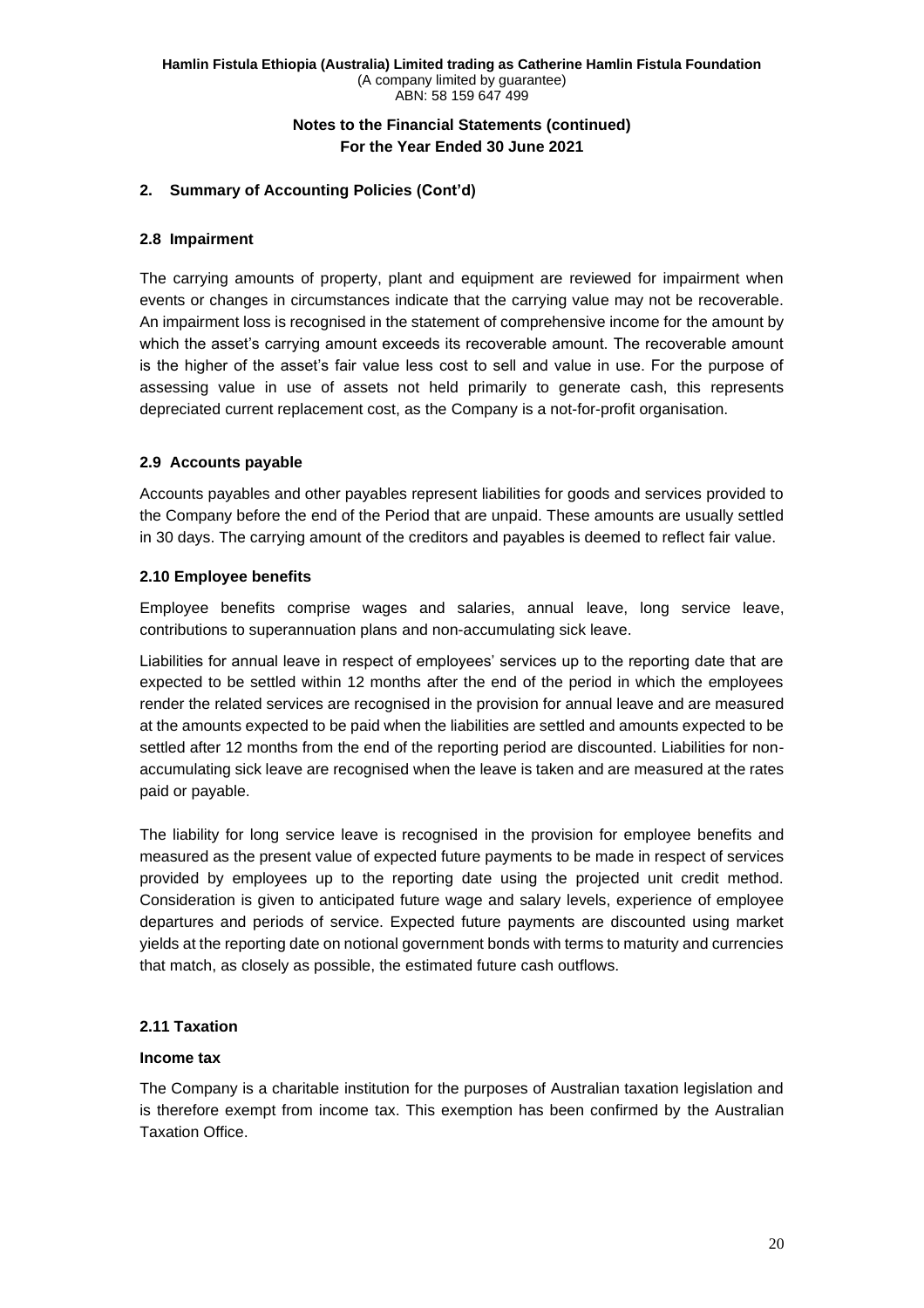ABN: 58 159 647 499

## **Notes to the Financial Statements (continued) For the Year Ended 30 June 2021**

## **2. Summary of Accounting Policies (Cont'd)**

## **2.11 Taxation (Cont'd)**

#### **Goods and services tax (GST)**

Revenues, expenses and assets are recognised net of the amount of GST except where the amount of GST incurred is not recoverable from the Australian Tax Office, in which case it is recognised as part of the cost of acquisition of an asset or as part of an item of expense.

Receivables and payables are recognised inclusive of GST.

The net amount of GST recoverable from or payable to the Australian Tax Office is included as part of receivables or payables.

Cash flow is included in the statement of cash flow on a gross basis. The GST component of cash flow arising from investing and financing activities that is recoverable from or payable to the Australian Tax Office is classified as operating cash flow.

## **2.12 Lease assets**

A lease asset is recognised at the commencement date of a lease. The lease asset is measured at cost, which comprises the initial amount of the lease liability, adjusted for, as applicable, any lease payments made at or before the commencement date net of any lease incentives received, any initial direct costs incurred, and, except where included in the cost of inventories, an estimate of costs expected to be incurred for dismantling and removing the underlying asset, and restoring the site or asset.

Lease assets are depreciated on a straight-line basis over the unexpired period of the lease or the estimated useful life of the asset, whichever is the shorter. Where the Company expects to obtain ownership of the lease asset at the end of the lease term, the depreciation is over its estimated useful life. Lease assets are subject to impairment or adjusted for any remeasurement of lease liabilities.

### **2.13 Lease liabilities**

A lease liability is recognised at the commencement date of a lease. The lease liability is initially recognised at the present value of the lease payments to be made over the term of the lease, discounted using the interest rate implicit in the lease or, if that rate cannot be readily determined, the Company's incremental borrowing rate. Lease payments comprise of fixed payments less any lease incentives receivable, variable lease payments that depend on an index or a rate, amounts expected to be paid under residual value guarantees, exercise price of a purchase option when the exercise of the option is reasonably certain to occur, and any anticipated termination penalties. The variable lease payments that do not depend on an index or a rate are expensed in the period in which they are incurred.

Lease liabilities are measured at amortised cost using the effective interest method. The carrying amounts are remeasured if there is a change in the following: future lease payments arising from a change in an index or a rate used; residual guarantee; lease term; certainty of a purchase option and termination penalties. When a lease liability is remeasured, an adjustment is made to the corresponding right-of use asset, or to profit or loss if the carrying amount of the right-of-use asset is fully written down.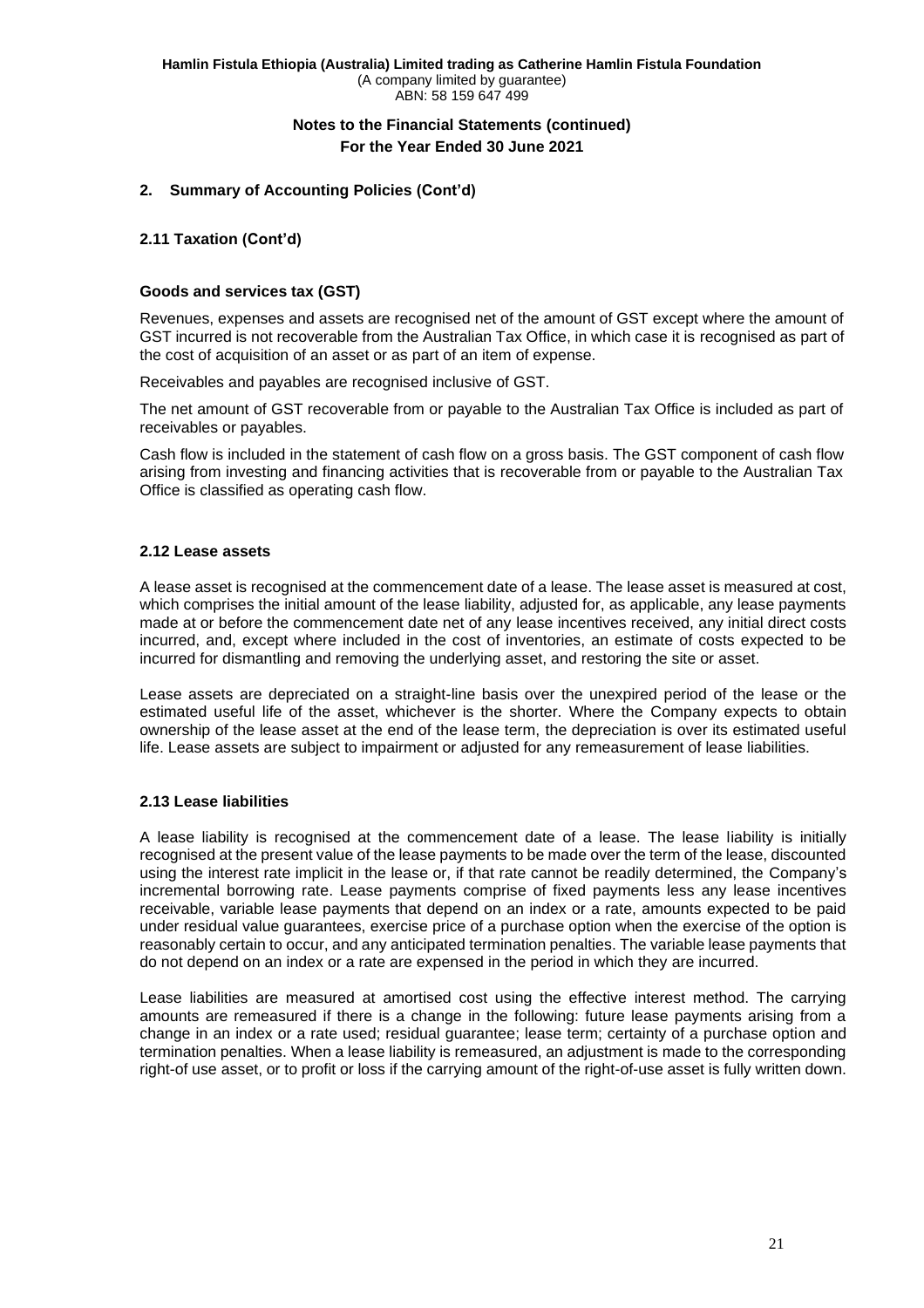### **2. Summary of Accounting Policies (Cont'd)**

#### **2.14 Critical judgements and estimates in applying accounting policies**

#### **Lease term**

The lease term is a significant component in the measurement of both the lease asset and lease liability. Judgement is exercised in determining whether there is reasonable certainty that an option to extend the lease or purchase the underlying asset will be exercised, or an option to terminate the lease will not be exercised, when ascertaining the periods to be included in the lease term. In determining the lease term, all facts and circumstances that create an economical incentive to exercise an extension option, or not to exercise a termination option, are considered at the lease commencement date. Factors considered may include the importance of the asset to the Company's operations; comparison of terms and conditions to prevailing market rates; incurrence of significant penalties; existence of significant leasehold improvements; and the costs and disruption to replace the asset. The Company reassesses whether it is reasonably certain to exercise an extension option, or not exercise a termination option, if there is a significant event or significant change in circumstances.

#### **Incremental borrowing rate**

Where the interest rate implicit in a lease cannot be readily determined, an incremental borrowing rate is estimated to discount future lease payments to measure the present value of the lease liability at the lease commencement date. Such a rate is based on what the Company estimates it would have to pay a third party to borrow the funds necessary to obtain an asset of a similar value to the lease asset, with similar terms, security and economic environment.

#### **3. New or Amended Accounting Standards and Interpretations Adopted**

The Company has adopted all of the new, revised or amending Accounting Standards and Interpretations issued by the Australian Accounting Standards Board ('AASB') that are mandatory for the current reporting period. Any new, revised or amending Accounting Standards and Interpretations that are not yet mandatory have not been early adopted.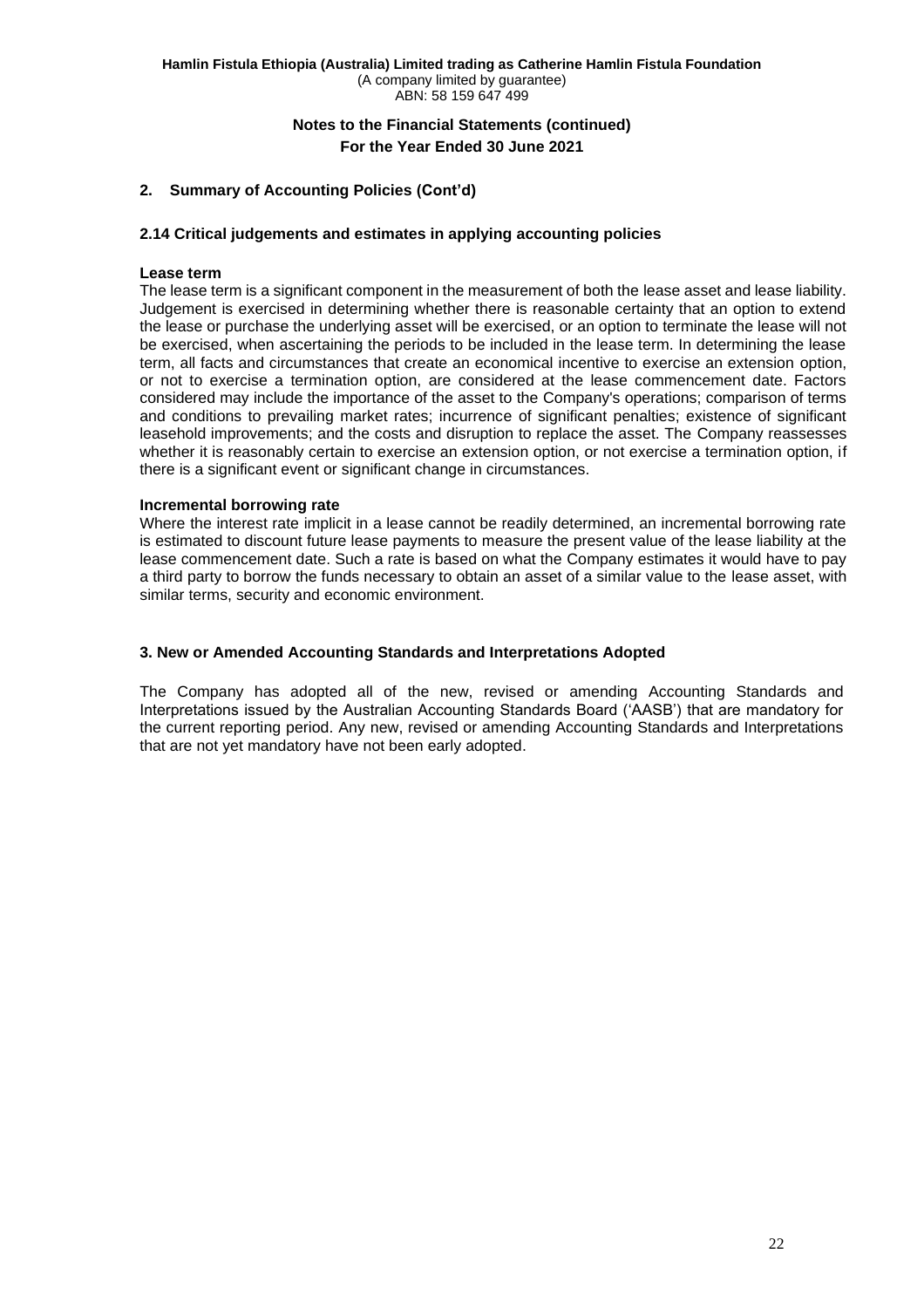#### **Hamlin Fistula Ethiopia (Australia) Limited trading as Catherine Hamlin Fistula Foundation** (A company limited by guarantee) ABN: 58 159 647 499

## **Notes to the Financial Statements (continued) For the Year Ended 30 June 2021**

|                                                          | 2021<br>\$ | 2020<br>\$ |
|----------------------------------------------------------|------------|------------|
| 4. Charitable Fundraising and Donations Disclosures      |            |            |
| a) Details of aggregate Fundraising activities and costs |            |            |
| Gross proceeds from fundraising activities               | 5.382.725  | 4.773.525  |
| Less: Total cost of fundraising activities               | (547,481)  | (680, 657) |
|                                                          |            |            |
| Net surplus from fundraising activities                  | 4.835.244  | 4.092.868  |

## **b) Fundraising activities during the year**

Fundraising conducted during the financial year was through appeals, regular giving, community fundraising and trust and foundation applications.

| c) Statement showing how funds were applied for<br>charitable purposes |           |           |
|------------------------------------------------------------------------|-----------|-----------|
| Fundraising Income                                                     | 5,382,725 | 4,773,525 |
| Other Income                                                           | 289,370   | 156,847   |
|                                                                        |           |           |
|                                                                        | 5,672,095 | 4,930,372 |
| Applied to charitable purposes in the following manner:                |           |           |
| Expenditure on Administration and Accountability                       | 502,651   | 572,842   |
| <b>Expenditure on Fundraising activities</b>                           | 547,481   | 680,656   |
| <b>Expenditure on International Programs</b>                           | 4,000,586 | 3,343,650 |
|                                                                        | 5,050,718 | 4,597,148 |
|                                                                        |           |           |
| Surplus for the year                                                   | 621,377   | 333,224   |
|                                                                        |           |           |
| d) Financial Ratios                                                    |           |           |
| % of Total cost of fundraising activities / gross proceeds from        |           |           |
| fundraising activities                                                 | 10%       | 14%       |
| % of Net surplus from fundraising activities / gross proceeds          |           |           |
| from fundraising activities                                            | 90%       | 86%       |
| % of International Program Costs / Total Expenditure                   | 79%       | 73%       |
| % of International Program Costs / Total Income Received               | 71%       | 68%       |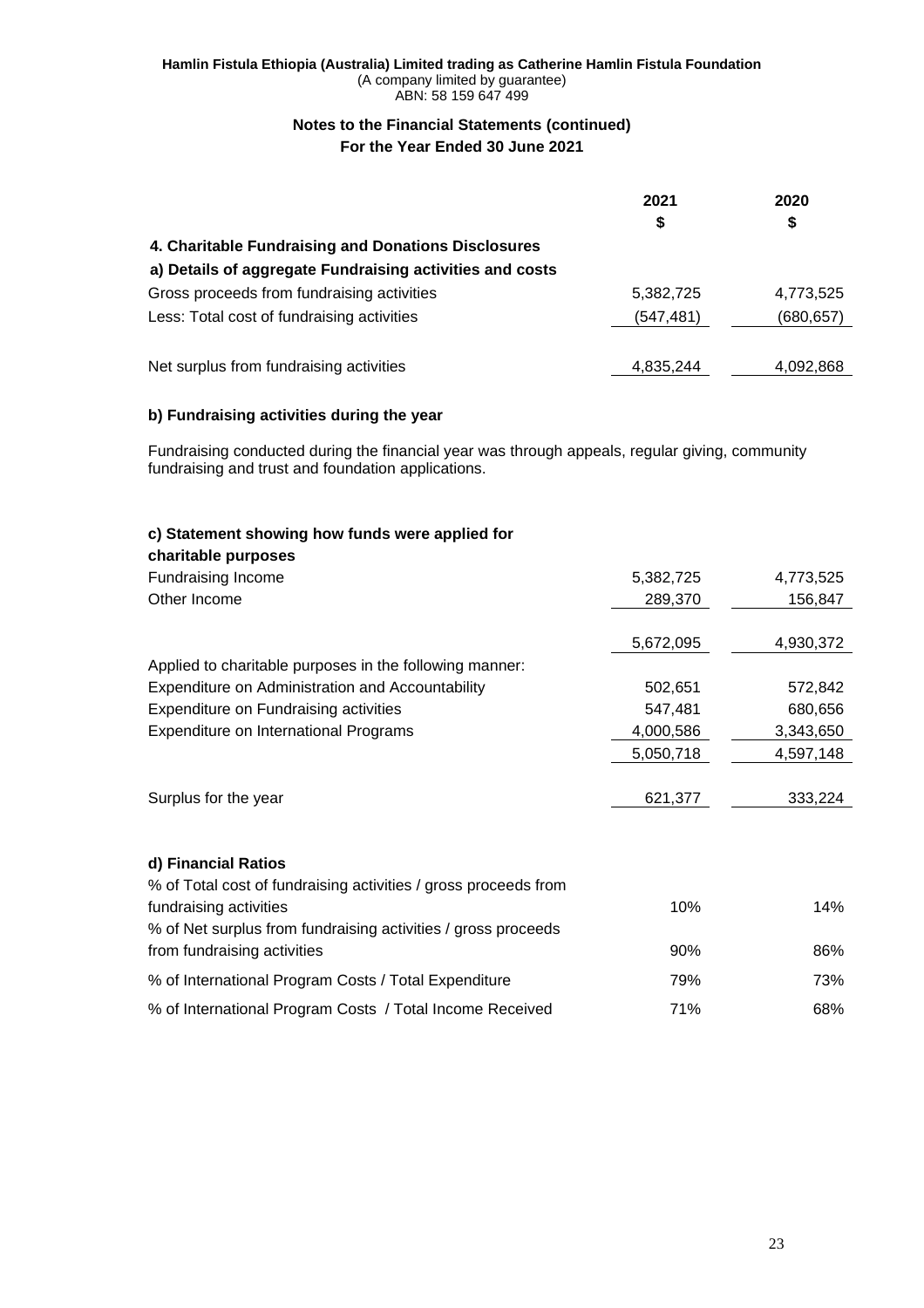#### **Hamlin Fistula Ethiopia (Australia) Limited trading as Catherine Hamlin Fistula Foundation** (A company limited by guarantee)

ABN: 58 159 647 499

## **Notes to the Financial Statements (continued) For the Year Ended 30 June 2021**

|                                                                   | 2021             | 2020             |
|-------------------------------------------------------------------|------------------|------------------|
|                                                                   | \$               | \$               |
| 5. Surplus for the Year                                           |                  |                  |
| Current year surplus includes the following specific<br>expenses: |                  |                  |
| Commercial retail costs including cost of goods sold,             |                  |                  |
| postage and freight                                               | 345,252          | 193,837          |
| Event and auction costs                                           | 23,421           | 30,879           |
|                                                                   | 368,673          | 224,716          |
| Interest expense on loan                                          | 6,363            | 6,177            |
| Interest expense on lease liability                               | 2,184            | 4,023            |
|                                                                   | 8,547            | 10,200           |
|                                                                   |                  |                  |
| <b>6. Professional Services</b>                                   |                  |                  |
| Audit, Accounting and Legal Fees                                  | 18,608           | 29,385           |
| <b>Consultancy Fees</b>                                           | 2,975            | 140,217          |
|                                                                   | 21,583           | 169,602          |
| 7. Rental expense                                                 |                  |                  |
| Expense relating to leases of 12 months or less                   |                  |                  |
| <b>Gift Shop</b>                                                  |                  | 66,170           |
| 8. Cash - Current                                                 |                  |                  |
|                                                                   |                  |                  |
| Cash at Bank<br>Cash on Hand                                      | 1,453,230<br>667 | 2,067,701<br>835 |
|                                                                   |                  |                  |
|                                                                   | 1,453,897        | 2,068,536        |
|                                                                   |                  |                  |
| 9. Financial Assets                                               |                  |                  |
| Financial assets at fair value through other comprehensive        |                  |                  |
| income - Listed securities                                        | 2,025,279        | 663,958          |
|                                                                   |                  |                  |
| 10. Inventories on hand                                           |                  |                  |
| Inventory - At cost                                               | 124,396          | 148,902          |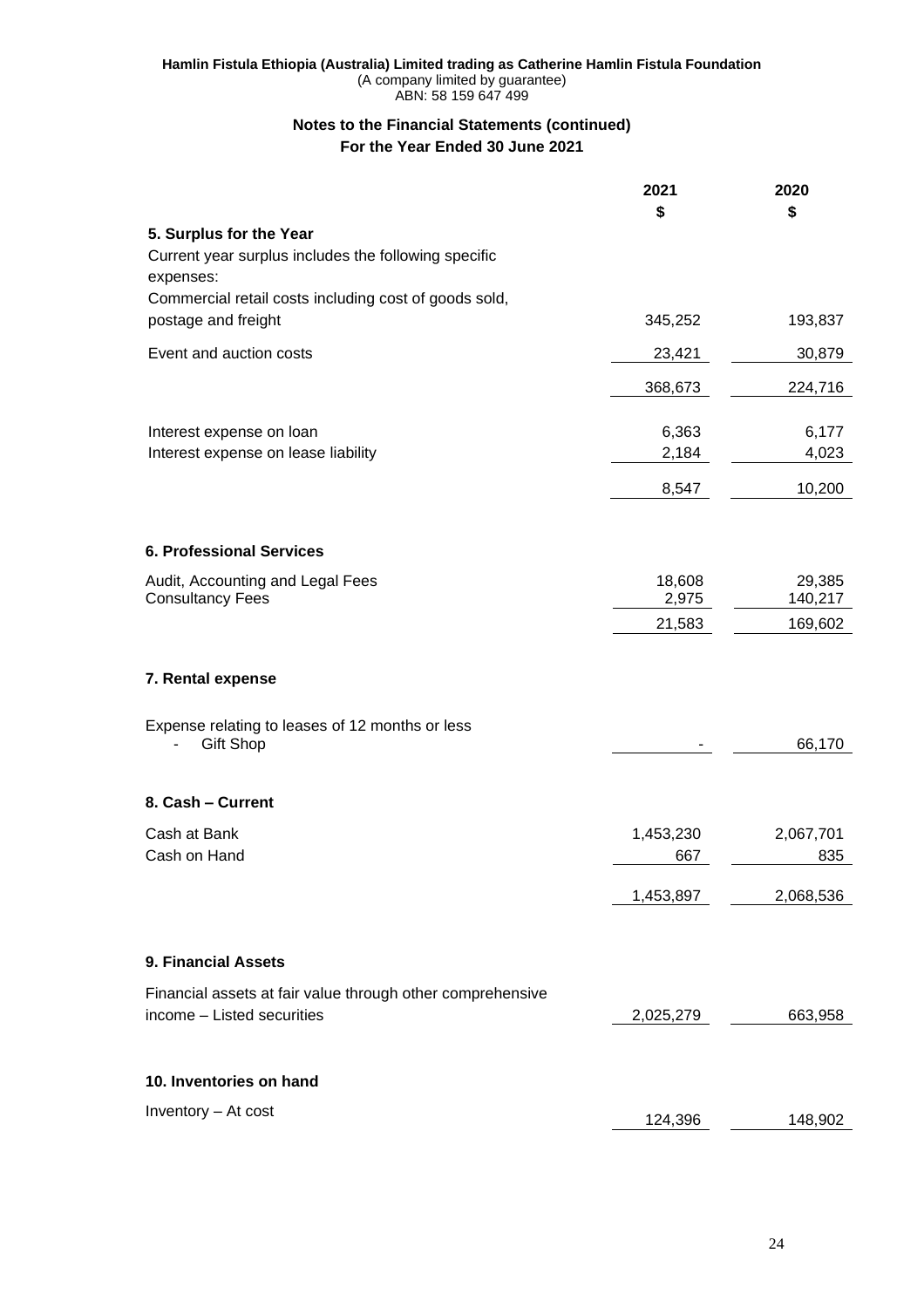#### **Hamlin Fistula Ethiopia (Australia) Limited trading as Catherine Hamlin Fistula Foundation** (A company limited by guarantee) ABN: 58 159 647 499

#### **Notes to the Financial Statements (continued) For the Year Ended 30 June 2021**

|       |                                           | 2021              | 2020              |
|-------|-------------------------------------------|-------------------|-------------------|
|       |                                           | \$                | \$                |
|       | <b>11. Other Current Assets</b>           |                   |                   |
|       | Sundry debtors                            | 93,956            | 116,121           |
|       | Prepayments                               | 34,726            | 50,492            |
| Other |                                           | 13,423            | 9,099             |
|       |                                           | 142,105           | 175,712           |
|       | 12. Property plant and equipment          |                   |                   |
|       |                                           |                   |                   |
| (a)   | Office furniture and equipment            |                   |                   |
|       | At Cost<br>Less Accumulated Depreciation  | 14,398<br>(8,831) | 14,424<br>(7,605) |
|       |                                           | 5,567             | 6,819             |
| (b)   | <b>Computer equipment</b>                 |                   |                   |
|       | At Cost                                   | 49,366            | 45,719            |
|       | Less Accumulated Depreciation             | (39,274)          | (35, 156)         |
|       |                                           | 10,092            | 10,563            |
|       | <b>Total property plant and equipment</b> | 15,659            | 17,382            |
|       |                                           |                   |                   |

## **Movements in carrying amounts**

|                                | <b>Office Furniture</b><br>and Equipment | <b>Computer</b><br><b>Equipment</b> | Total   |
|--------------------------------|------------------------------------------|-------------------------------------|---------|
| <b>Balance at 1 July 2020</b>  | 6,819                                    | 10,563                              | 17,382  |
| Additions                      | 172                                      | 3,647                               | 3,819   |
| <b>Disposals</b>               | (41)                                     |                                     | (41)    |
| Depreciation                   | (1, 383)                                 | (4, 118)                            | (5,501) |
| <b>Balance at 30 June 2021</b> | 5,567                                    | 10,092                              | 15,659  |

| 13. Other Non Current Assets                          |         |         |
|-------------------------------------------------------|---------|---------|
| Rental Bond                                           | 18,411  | 18,411  |
| 14. Accounts Payable and Other Payables               |         |         |
| Accounts payable on behalf of Hamlin Fistula Ethiopia | 76,776  |         |
| Accounts payable - Uganda Terrewode                   |         | 104,661 |
| Accounts payable - Other                              | 57,624  | 38,159  |
| Other current payables                                | 23,774  | 19,324  |
|                                                       | 158,174 | 162.144 |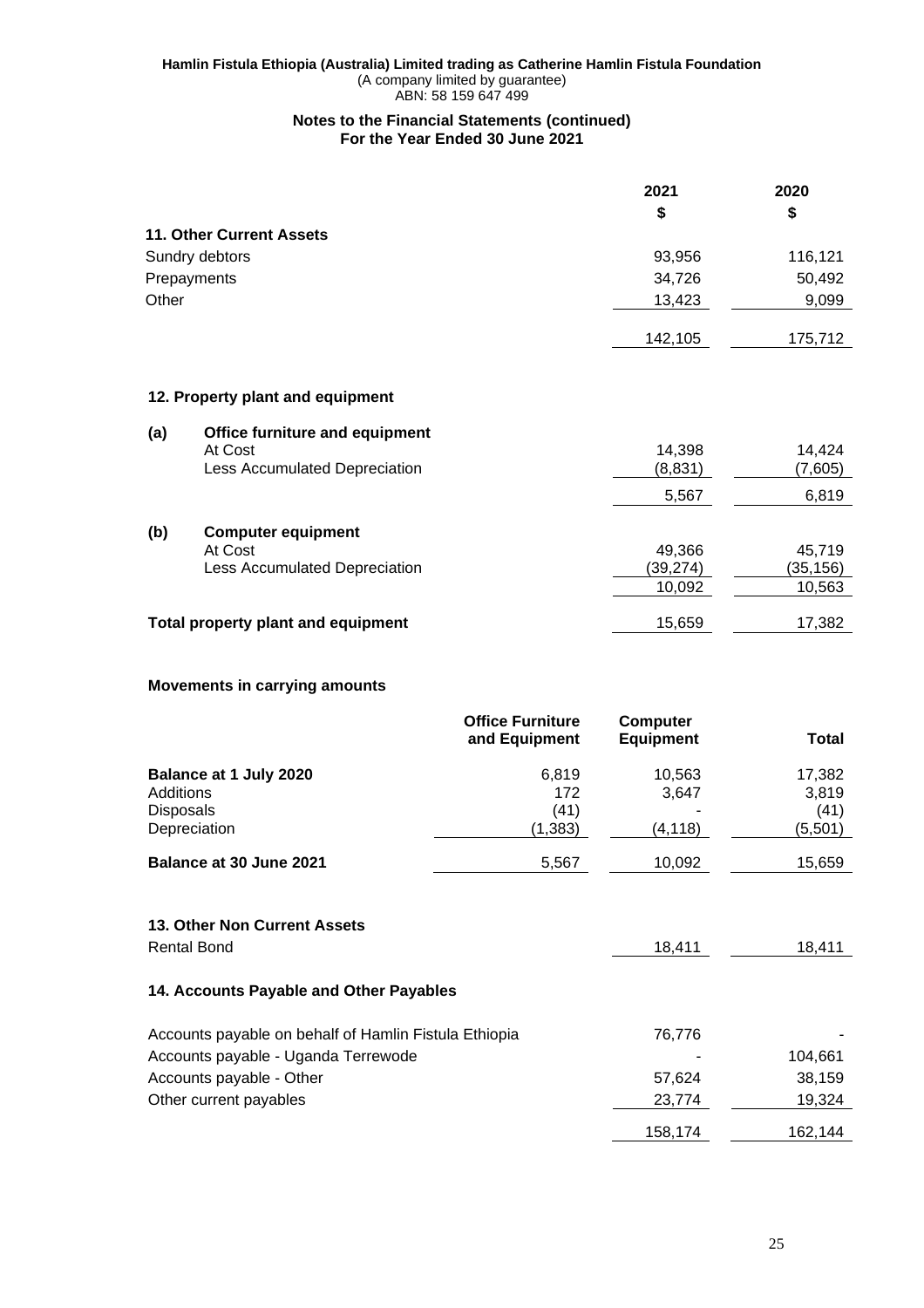| <b>15. Employee Provisions</b> | 2021<br>\$ | 2020<br>\$ |
|--------------------------------|------------|------------|
| a) Current                     |            |            |
| Annual leave                   | 59,608     | 42,125     |

The current portion for this provision includes the total amount accrued for annual leave entitlement that have vested due to employees having completed the required period of service. The company does not expect the full amount of annual leave classified as current liabilities to be settled within 12 months. However, these amounts must be classified as current liabilities since the company does not have an unconditional right to defer the settlement of these amounts in the event employees wish to use their leave entitlement.

| <b>Movements in Annual Leave Provision</b> |          |          |
|--------------------------------------------|----------|----------|
| Carrying amount at the start of the year   | 42,125   | 30,465   |
| Provisions raised during the year          | 64,768   | 54,571   |
| Leave taken                                | (47,285) | (42,911) |
| Carrying amount at the end of the year     | 59,608   | 42,125   |
| <b>Employee Provisions</b>                 |          |          |
| b) Non - Current                           |          |          |
| Long Service Leave                         | 15,621   | 6,792    |

## **Provision for Long term Employee Benefits**

A provision has been recognised for employee entitlements relating to long service leave. In calculating the present value of future cash flows in respect of long service leave, the probability of long service leave being taken is based on historical data. The measurement and recognition criteria relating to employee benefits have been included in Note 2.10 to these financial statements.

| <b>Movements in Long Service Leave Provision</b> |        |       |
|--------------------------------------------------|--------|-------|
| Carrying amount at the start of the year         | 6.792  | 2,933 |
| Provisions raised during the year                | 8.829  | 3,859 |
| Leave taken                                      | ۰      |       |
| Carrying amount at the end of the year           | 15.621 | 6.792 |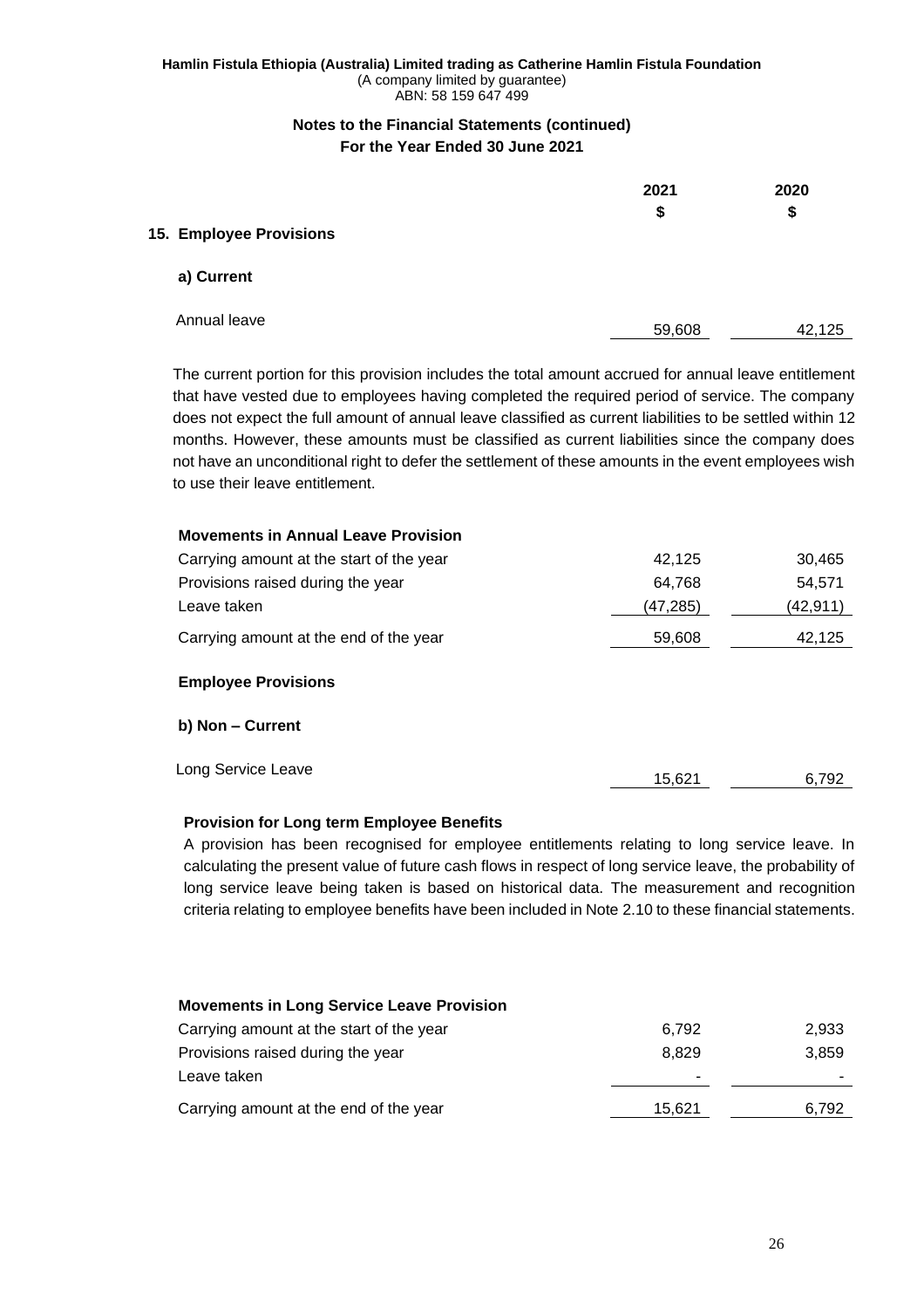## **16. Lease Asset**

The Company has one lease over the Suite at Pyrmont including one car space that expires on the 19 January 2022.

Movements in the carrying amount of leased asset between the beginning and the end of the financial year:

|     |                                                        | 2021      | 2020      |
|-----|--------------------------------------------------------|-----------|-----------|
|     | <b>Building</b>                                        | \$        | \$        |
|     | Balance at start of the year                           | 102,873   | 169,015   |
|     | Amortisation charge during the year                    | (66, 192) | (66, 192) |
|     |                                                        |           |           |
|     | Balance at the end of the year                         | 36,681    | 102,873   |
|     |                                                        |           |           |
| 17  | <b>Lease Liability</b>                                 |           |           |
|     | Current                                                | 41,310    | 67,021    |
|     | Non-Current                                            |           | 41,310    |
|     |                                                        |           |           |
|     |                                                        | 41,310    | 108,331   |
| (a) | <b>Lease Cash Outflows</b>                             |           |           |
|     |                                                        |           |           |
|     | Total cash outflows for the year in relation to leases | 69,205    | 130,927   |
|     |                                                        |           |           |
| 18. | <b>Borrowings</b>                                      |           |           |
|     | <b>Unsecured liabilities:</b>                          |           |           |
|     | Loans from Hamlin Fistula International Foundation *   | 218,463   | 212,100   |

\*HFIF is an endowment fund based in Switzerland, which was established to invest funds on behalf of HFE with a view to funding the needs of the Hamlin Fistula Ethiopia with the interest earned on these investments. In order to assist Hamlin Fistula Ethiopia (Australia) Limited during its startup, HFIF extended to the company a \$250,000 line of credit with a 10-year payment term on 3% interest per annum. As at 30 June 2021, \$218,463 of this line of credit has been drawn down.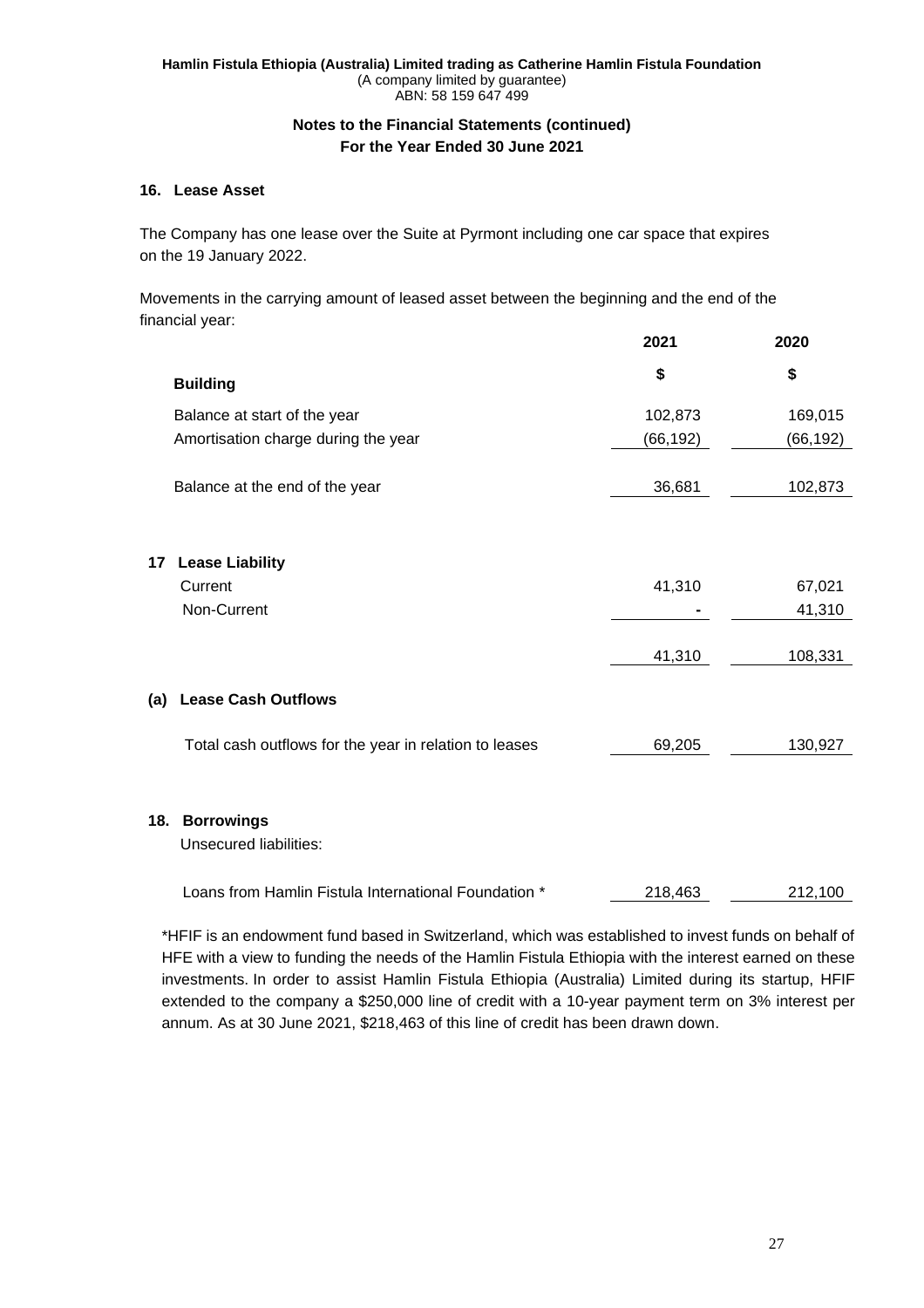|                          | 2021<br>\$ | 2020<br>\$ |
|--------------------------|------------|------------|
| 19. Retained Earnings    |            |            |
| <b>Retained Earnings</b> | 3,288,370  | 2,668,834  |

Funds held in Australia have been raised for Hamlin Fistula Ethiopia. These funds remain in Australia until called upon by Hamlin Fistula Ethiopia. The purpose of this reserve is to provide Hamlin Fistula Ethiopia with a stable and predictable cash flow and assurance of operating funds for the current year and into the future.

## **20. Related Parties and Related Party Transactions**

## **a) Directors Compensation**

The directors act in an honorary capacity and do not receive any remuneration for their services.

## **b) Key Management Personnel Compensation**

Persons having authority and responsibility for planning, directing and controlling the activities of the company, directly or indirectly, are considered key management personnel.

Key management personnel compensation:

| Short term benefits      | 275,871 | 270,078 |
|--------------------------|---------|---------|
| Post-employment benefits | 26,208  | 25,657  |
|                          | 302,079 | 295,735 |

### **21. Contractual Commitments**

Catherine Hamlin Fistula Foundation committed to raise funds under a partnership agreement 2018-2020 to contribute to the building and operationalisation of the Terrewode Women's Community Hospital – replicating the Hamlin Model of Care. Construction commenced in March 2018. This specialist obstetric fistula and childbirth injury hospital is now operational.. CHFF's funding commitment concluded in 2020.

The minimum payments which the Company committed to make are -

Payments due

- not later than 12 months (2020 - \$US25,202) - 33,718